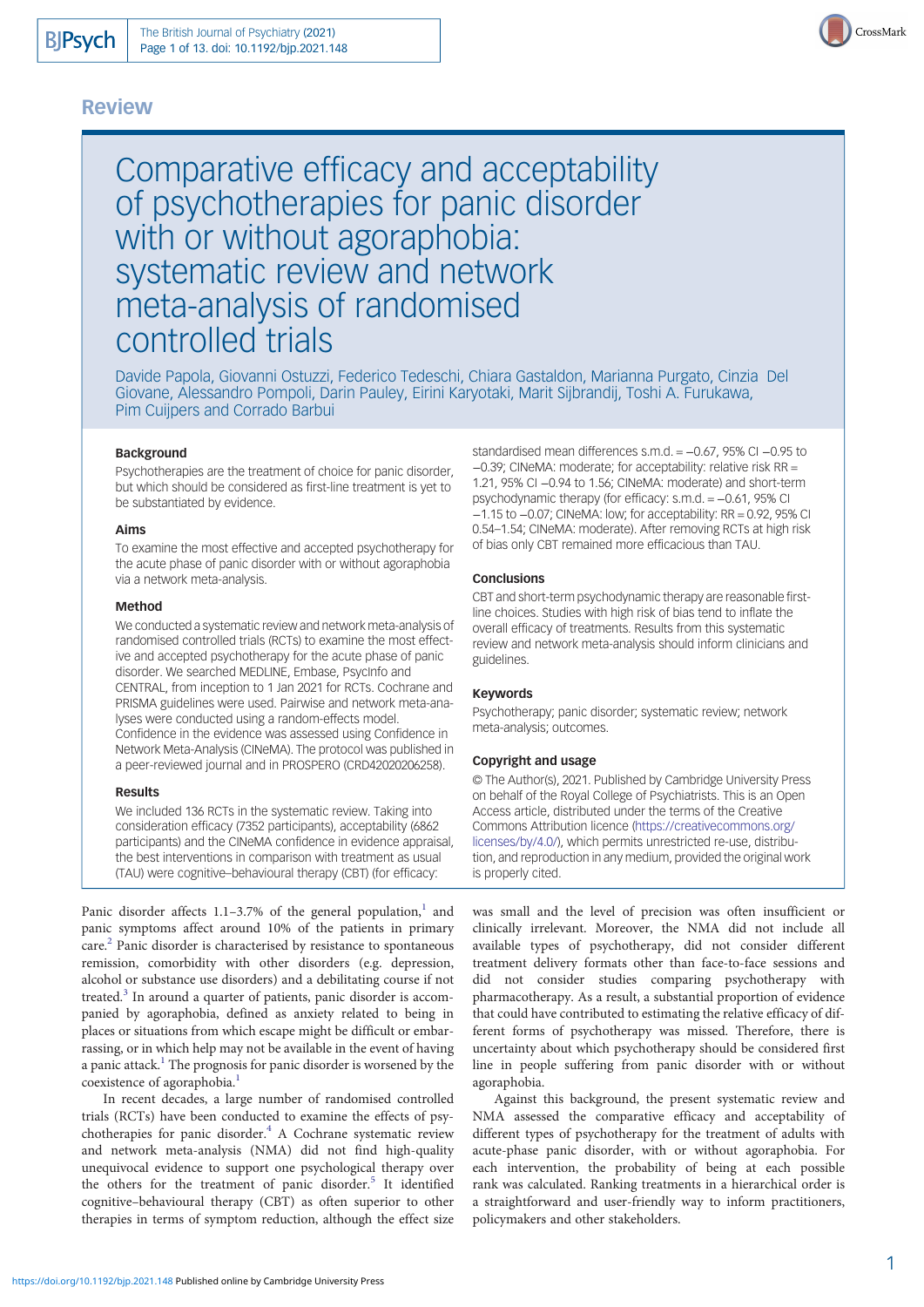# Method

This study was reported according to the Preferred Reporting Items for Systematic Reviews and Meta-Analyses (PRISMA) guidelines specific for NMA<sup>[6](#page-9-0),[7](#page-9-0)</sup> (see also supplementary Appendix A, available at <https://doi.org/10.1192/bjp.2021.148>). The study protocol was published in advance in PROSPERO (CRD42020206258) and in a peer-reviewed journal.<sup>[8](#page-9-0)</sup>

### Study selection and data extraction

We searched the electronic databases MEDLINE, Embase, PsycInfo and the Cochrane Central Register of Controlled Trials (CENTRAL) from database inception to 1 January 2021 (for the full search strategy, see supplementary Appendix B). The electronic database searches were supplemented with manual searches for published, unpublished and ongoing RCTs. Two investigators independently assessed titles, abstracts and full texts of potentially relevant articles following the recommendations of the Cochrane Handbook for Systematic Reviews of Interventions.<sup>[9](#page-9-0)</sup> We extracted data from the original reports using standardised data extraction forms<sup>[8](#page-9-0)</sup>

We included studies comparing any kind of psychotherapy with any control condition, including another psychotherapy, for the treatment of adults (18 years or older, of both genders) with a primary diagnosis of panic disorder with or without agoraphobia according to any standard operationalised criteria (Research Diagnostic Criteria, DSM-III, DSM-III revised, DSM-IV, DSM-IV text revision, DSM-5 and ICD-10). Participants had to be in the acute phase of their disorder at the time of enrolment in the RCT. We included RCTs enrolling participants with comorbid disorders. Psychotherapies could be delivered by any therapist or as self-help. Different treatment delivery formats were allowed, including individual or group face-to-face, telephone and guided or unguided self-help (supplementary Appendix C). Psychotherapies and comparators were grouped, according to predefined categories, into 16 homogeneous groups that represented the 'nodes' of the network analysis (supplementary Appendix C).<sup>8</sup> We set no limits in terms of duration of treatment, number of sessions and minimum number of participants. D.Pap., C.G., G.O., E.K., M.S. and A.P. independently extracted data using a structured and piloted form. Data extraction included, in addition to outcomes, information on a vast array of clinical and methodological trial characteristics, as described in the protocol.<sup>[8](#page-9-0)</sup> Any discrepancies were resolved by consensus and arbitration by one of the senior authors (T.A.F., P.C. or C.B.).

# Risk of bias assessment

We assessed the risk of bias of the included studies using the Cochrane 'risk of bias' tool 2nd version for randomised trials (RoB 2).<sup>10</sup> D.Pap., D. Pau. and M.P. independently used the RoB 2 signalling questions to form judgements for the five domains of the tool. Since 'blinding [masking] of participants and personnel to treatment allocation' (in domain 2) is not possible in psychotherapy trials, we did not assess that item, to avoid all the trials being at high risk of bias by default.<sup>[8](#page-9-0)</sup> Thus, domain 2 was limited to the evaluation of the type of statistical analysis that was carried out ('intention-to-treat', 'modified intention-to-treat', 'per protocol', 'as treated'). Disagreements were resolved by discussion and consensus with a third author (T.A.F., P.C. or C.B.). $8$  To better test the transitivity assumption and to enable an examination of research gaps, we complemented the information coming from the RoB assessment with: $11,12$  $11,12$  $11,12$  (a) evaluation of therapist qualifications: to check whether the professionals involved in the study

were adequately trained and supervised to deliver the interventions; and (b) intervention implementation fidelity: adherence to the intervention's manual. As these two items complemented the information on the risk of systematic errors of the included studies, we described and reported RoB and these additional items together.

#### **Outcomes**

Two outcomes were considered: efficacy in reducing panic symptoms (continuous outcome, indicated as 'efficacy') and all-cause discontinuation (binary outcome, indicated as 'acceptability'). For the efficacy outcome, we selected one scale for each study using a pre-planned hierarchical algorithm,<sup>[8](#page-9-0)</sup> giving priority to scales specifically developed for panic disorder (supplementary Appendix D, E and F). All-cause discontinuation was measured as the proportion of participants who discontinued treatment for any reason. All outcomes referred to the acute-phase treatment (study end-point). For each outcome, we assessed the confidence in the body of evidence from NMA using the Confidence in Network Meta-Analysis (CINeMA) application ([https://cinema.ispm.ch\)](https://cinema.ispm.ch), $^{13}$  $^{13}$  $^{13}$  broadly based on the Grading of Recommendations Assessment, Development and Evaluation (GRADE) approach.<sup>[14](#page-9-0)</sup> For both outcomes, we produced a treatment hierarchy by means of surface under the cumulative ranking curve (SUCRA) and mean ranks, having treatment as usual as reference.<sup>[15](#page-9-0)</sup> Treatment as usual is defined in supplementary Appendix C (Table C2).

### Statistical analysis

We performed standard pairwise meta-analyses with a randomeffects model for every comparison with at least two studies. For each outcome, we performed an NMA with a random-effects model in a frequentist framework, using the Stata mvmeta package. For the continuous outcome (efficacy) we pooled the standardised mean differences (s.m.d.) between treatment arms at endpoint. For the dichotomous outcome (acceptability), we calculated relative risks (RR) with a 95% confidence interval for each study. Dichotomous data were calculated on a strict intention-to-treat (ITT) basis, considering the total number of randomised participants as denominator. Where participants had been excluded from the trial before the end-point, we considered this a determination of a negative outcome by the end of the trial. For continuous variables, we applied a loose ITT analysis, whereby all the participants with at least one post-baseline measurement were represented by their last observations carried forward (LOCF). For RCTs that implemented a per-protocol analysis we considered completers data. When a study included different arms of a slightly different version of the same psychotherapy we pooled these arms into a single one (supplementary Appendix E).<sup>[9](#page-9-0)</sup> We asked trial authors to supply missing data or, alternatively, we imputed data using vali-dated statistical methods.<sup>[8,9](#page-9-0)</sup>

We evaluated the assumption of transitivity by extracting potential effect modifiers (e.g. age, gender, sample size, follow-up length, number of psychotherapy sessions, training of the therapist, use of a treatment manual to deliver the therapy) and comparing their distribution across comparisons in the network. The variance in the random-effects distribution (heterogeneity variance) was considered to measure the extent of cross-study and within-comparison variability of treatment effects. We assessed the presence of statistical heterogeneity using the  $I^2$  statistic. We statistically evaluated the presence of inconsistency by comparing direct and indirect evidence within each closed loop<sup>16</sup> and comparing the goodness of fit for an NMA model. This assumes consistency with a model that allows for inconsistency in a 'design-by-treatment interaction model' framework $17$  by using the Stata commands *mvmeta* and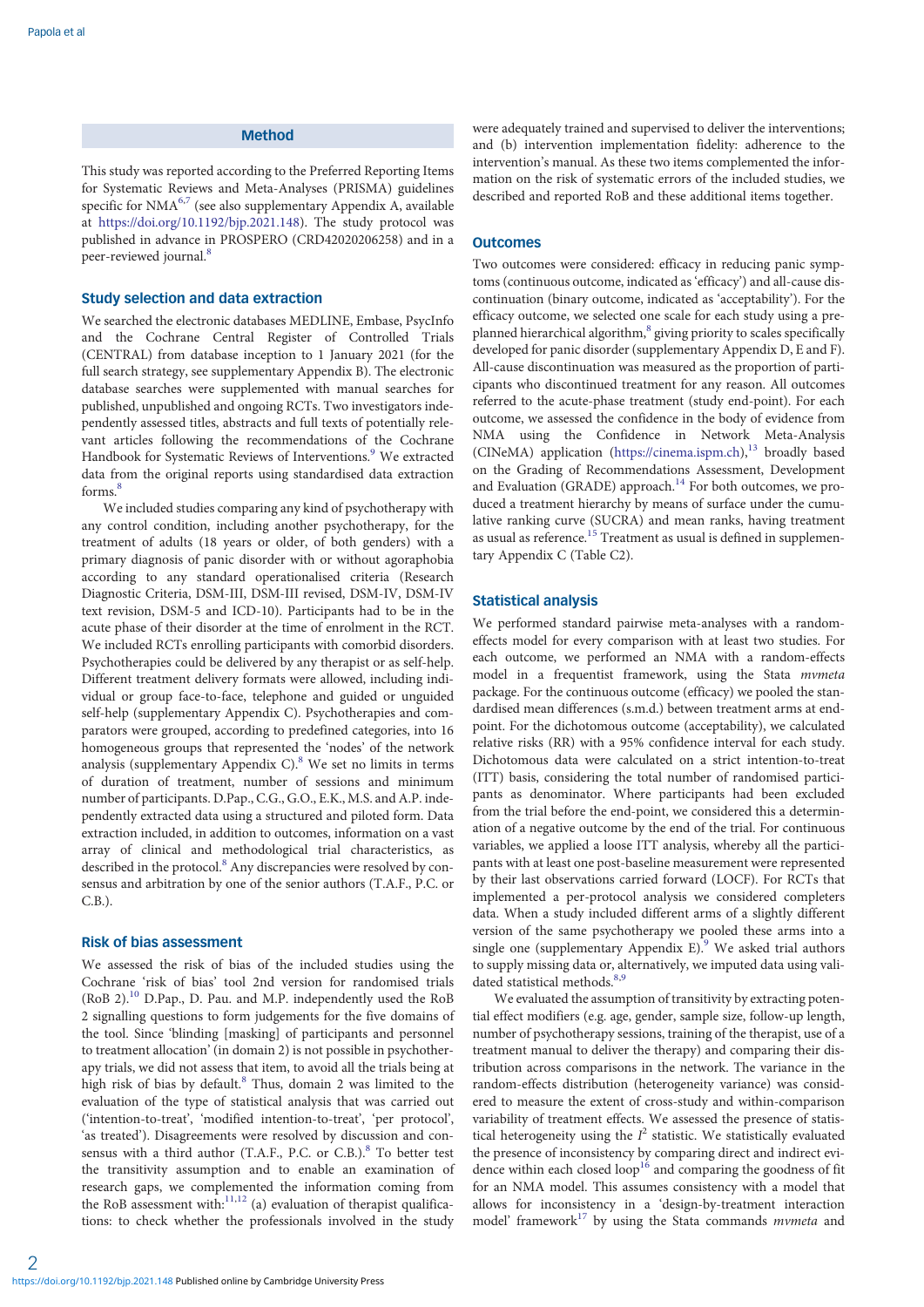$ifplot<sup>18</sup>$  $ifplot<sup>18</sup>$  $ifplot<sup>18</sup>$  in the Stata network suite. Inconsistency was further inves-tigated using the side-splitting approach between comparisons.<sup>[19](#page-9-0)</sup>

For each outcome, we conducted pre-planned sensitivity ana-lyses excluding trials with imputed data;<sup>[8](#page-9-0)</sup> excluding trials judged to be at high risk of bias in case of high statistical heterogeneity  $(I^2 > 75\%)$  to explore the putative effects of the study quality assessed using the RoB 2 on heterogeneity; excluding trials in which participants were diagnosed by means of DSM-III and DMS-III-TR; and excluding trials comparing psychotherapy with pharmacotherapies. Being aware that funnel plots are of limited power to detect small-study effects we did not use funnel plots for outcomes where there were fewer than ten studies.[20](#page-9-0) The decision to produce pairwise funnel plots instead of comparison-adjusted funnel plots allowed us to focus specifically on comparisons including ten or more studies, thus avoiding the production of unreliable information. If ten or more studies were included in a direct pairwise comparison, we assessed publication bias by visually inspecting the funnel plot, testing for asymmetry using Egger's regression test<sup>[20](#page-9-0),[21](#page-9-0)</sup> and investigating possible reasons for the asymmetry.<sup>[22](#page-9-0)</sup> To determine whether the results were affected by study characteristics we performed meta-regression analyses to assess whether the following covariates acted as moderators of treatment effect: mean age, gender, proportion of participants with agoraphobia, year of trial publication, RCT duration, number of sessions, treatment delivery format, country, concomitant pharmacotherapy, utilisation of a treatment manual, provision of psychotherapy by specifically trained therapists, verification of treatment integrity, and implementation of an ITT analysis. In particular, for each potential effect modifier, we first tested the hypothesis of equality of parameters related to interaction terms between the covariate and treatment indicators; then, in case of non-rejection of that hypothesis, we evaluated statistical significance of the common covariate parameter; otherwise, we assessed the global significance of each covariate–treatment interaction. Statistical evaluations and production of network graphs and figures were done using the network and network graphs packages in STATA (Windows version 16.1, SE).<sup>[23](#page-9-0)</sup>

#### Results

### Characteristics of included studies

The searches identified 16 396 records. After removing duplicates and examining titles and abstracts we selected 466 records for full-text assessment (supplementary Appendix G and H). A total of 136 studies were eligible for inclusion in the systematic review ([Fig. 1;](#page-3-0) supplementary Appendix G). $^{24-159}$  $^{24-159}$  $^{24-159}$  $^{24-159}$  $^{24-159}$  Overall, 9559 participants were randomised to 10 different psychotherapies (behavioural therapy, CBT, cognitive therapy, eye-movement desensitisation and reprocessing (EMDR), interpersonal therapy, physiological therapies, psychodynamic therapies, psychoeducation, supportive psychotherapy and third-wave CBT) and six different control conditions (antidepressants, attention or psychological placebo, benzodiazepines, placebo, treatment as usual, waiting list) (supplementary Appendix C, E and G). As shown in [Table 1,](#page-4-0) 82.6% of the participants suffered from panic disorder associated with agoraphobia. The mean age was 37.8 years (range  $29-46$ , with only one study<sup>[82](#page-10-0)</sup>) including participants with a mean age of 68.6 years). The mean proportion of included women was 69.7% (range 30.1–83.3%). Only two studies included participants with a comorbid disorder.[71](#page-10-0),[105](#page-11-0) Around 80% of the studies were conducted in the USA, UK or Europe. Included studies were published over 42 years (1978–2020), with the great majority (89%) published after 1993. Studies were generally short (1–12 weeks) and most of the participants were recruited by clinical referral (36.0%). The most commonly used delivery format was individual face-to-face sessions

(55.9%). The mean number of therapy sessions was approximately ten per RCT. As the cut-off between long- and short-term psycho-dynamic therapies is generally considered to be 24 sessions,<sup>[160](#page-12-0),[161](#page-12-0)</sup> we considered that psychodynamic therapies were 'short-term'. Most participants were receiving medications during the treatment period: 115 RCTs (84.5% of the total) allowed various psychotropic drugs to be taken on top of the experimental and control interventions. However, the great majority of the RCTs enrolled participants only if they had been on a stable dosage for at least 1–3 months and on agreement to keep the dosages constant throughout the treatment period. Information on how to conduct each of the different psychotherapies was drawn from a total of 111 manuals/reference articles. Among the most frequently used manuals are those written by Barlow et al,<sup>[162](#page-12-0)</sup> Clark<sup>[163](#page-12-0)</sup> and Beck et al<sup>[164](#page-12-0)</sup> for the CBT area, Milrod et al's manual<sup>[165](#page-12-0)</sup> for short-term psychodynamic therapy, and the manuals written by  $Ost^{166}$  $Ost^{166}$  $Ost^{166}$  and Bernstein & Borkovec<sup>[167](#page-12-0)</sup> for physiological therapy. The full set of manual references is reported in supplementary Appendix I and J.

### Risk of bias of included studies

Seventy-five studies (55%) were considered to be at high risk of bias. Major issues in the risk of bias evaluation emerged for RoB domain 2 (risk of bias due to deviations from the intended interventions) and domain 5 (risk of bias in selection of the reported result) (supplementary Appendix K). Sixty-two studies (45.6%) implemented an ITT approach. In 54 studies, participants were analysed by means of a per-protocol analysis. Method of analysis was unclear in 20 studies (14.7%). The majority of interventions followed the guidance of a treatment manual (92.6%) and were delivered by licensed or specifically trained and supervised therapists (73.5%) but treatment integrity was verified in only 36% of studies (supplementary Appendix L). In studies comparing psychotherapy with pharmacotherapy, drugs were adequately administered both in terms of dosage and titration schedule (supplementary Appendix L).

Of the 136 studies included in the systematic review, 104 (76.5%, 7375 participants) provided data for at least one outcome [\(Fig. 1;](#page-3-0) supplementary Appendix E and G).

# Study outcomes

The characteristics of studies included in the two outcome analyses are summarised in [Table 1](#page-4-0), and the corresponding network plots are shown in [Fig. 2](#page-5-0). The results of the NMAs for each psychotherapy are shown in [Fig. 3](#page-6-0) in the form of a net league table. For the two outcomes, all standard pairwise meta-analyses, NMAs and assessments of heterogeneity and inconsistency are reported in supplementary Appendix M and N. The transitivity assumption was carefully checked through informative tables featuring the most important participant, intervention and methodological RCT characteristics, allowing the visual inspection of similarities of factors we considered likely to modify treatment effect (supplementary Appendix E, I, and L).

In terms of efficacy (103 RCTs, 7352 participants), the top three psychotherapies according to the mean SUCRA were behavioural therapy (s.m.d. =  $-0.78$ , 95% CI  $-1.14$  to  $-0.42$ ; SUCRA = 88%; CINeMA: moderate), CBT  $(s.m.d. = -0.67, 95\% \text{ CI } -0.95 \text{ to }$ −0.39; SUCRA = 78%; CINeMA: moderate), short-term psychodynamic therapy (s.m.d. =  $-0.61$ , 95% CI  $-1.15$  to  $-0.07$ ; SUCRA = 71%; CINeMA: low) (reference: treatment as usual) [\(Figs 3](#page-6-0) and [4;](#page-6-0) supplementary Appendix M). Cognitive therapy (s.m.d. = −0.47, 95% CI −0.86 to −0.09; SUCRA = 59%; CINeMA: low) was also found to be significantly more efficacious than treatment as usual in terms of panic symptom reduction. All the other psychotherapies (EMDR; interpersonal therapy; psychoeducation; physiological therapy; supportive therapy; third-wave CBT) showed no superiority over treatment as usual. Head-to-head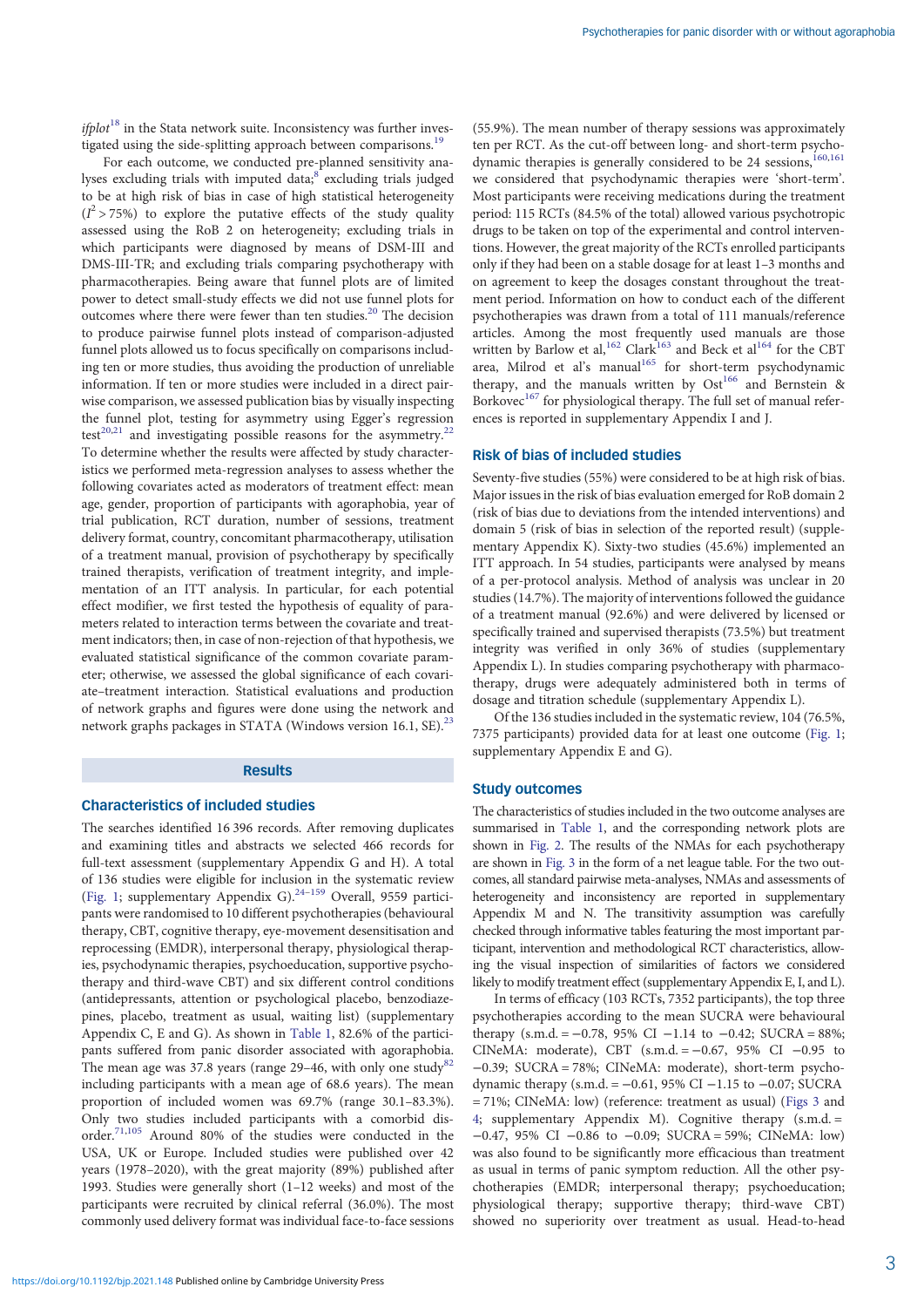<span id="page-3-0"></span>

#### Fig. 1 PRISMA flow diagram.

comparisons showed behavioural therapy and CBT to be more effective than physiological therapies and third-wave CBT [\(Fig. 3](#page-6-0)).

In terms of acceptability (96 RCTs, 6862 participants), cognitive therapy (RR = 2.36, 95% CI 1.43–3.87; SUCRA = 5%; CINeMA: high), behavioural therapy (RR = 1.89, 95% CI 1.24–2.88; SUCRA  $= 12\%$ ; CINeMA: high), and physiological therapy (RR = 1.49, 95% CI 1.03–2.16; SUCRA = 26%; CINeMA: high) proved to be significantly less acceptable than treatment as usual [\(Figs 3](#page-6-0) and [4;](#page-6-0) supplementary Appendix N). All the other psychotherapies (CBT, EMDR; interpersonal therapy; psychoeducation; supportive therapy; short-term psychodynamic therapy; third-wave CBT) were as accepted as treatment as usual. Head-to-head comparisons showed cognitive therapy to be significantly less acceptable than third-wave CBT, supportive psychotherapy, short-term psychodynamic therapy, interpersonal therapy, EMDR and CBT. Behavioural therapy was significantly less accepted than shortterm psychodynamic therapies, interpersonal therapies and CBT. Physiological therapy was less accepted than short-term psychodynamic therapy ([Fig. 3\)](#page-6-0).

For the efficacy analysis, relevant heterogeneity emerged from pairwise comparisons (i.e.  $I^2 \leq 81.7\%$ ), and overall, the network

showed significant heterogeneity (s.d. = 0.48;  $P < 0.01$ ), but not inconsistency ( $P = 0.15$ ). Intraloop inconsistency at the nominal P-value of 0.05 was found for 1 out of the 42 loops, a proportion to be expected empirically.<sup>[168](#page-12-0)</sup> For the acceptability analysis, no significant heterogeneity was detected for any of the pairwise comparisons and the network did not show significant overall heterogeneity  $(s.d. = 0.12; P = 0.31)$  or inconsistency  $(P = 0.88)$ . The test for intraloop inconsistency reported no inconsistency in any of the 42 analysed loops. We observed only one slightly positive P-value (0.018, for the comparison 'behavioural therapy versus CBT') out of the 37 comparisons analysed in the side-splitting analysis of efficacy (supplementary Appendix M) and none among the 39 comparisons analysed in the side-splitting analysis of acceptability (supplementary Appendix N). Thus, for both outcomes there was good statistical agreement between all of the direct and indirect estimates as investigated using the side-splitting approach.

The results of the sensitivity analyses generally confirmed those of the primary analyses, but they suggested that studies at high risk of bias might have been responsible for a general inflation of efficacy effect sizes of psychotherapies and for some of the observed heterogeneity in the efficacy analysis (supplementary Appendix O, P, Q, R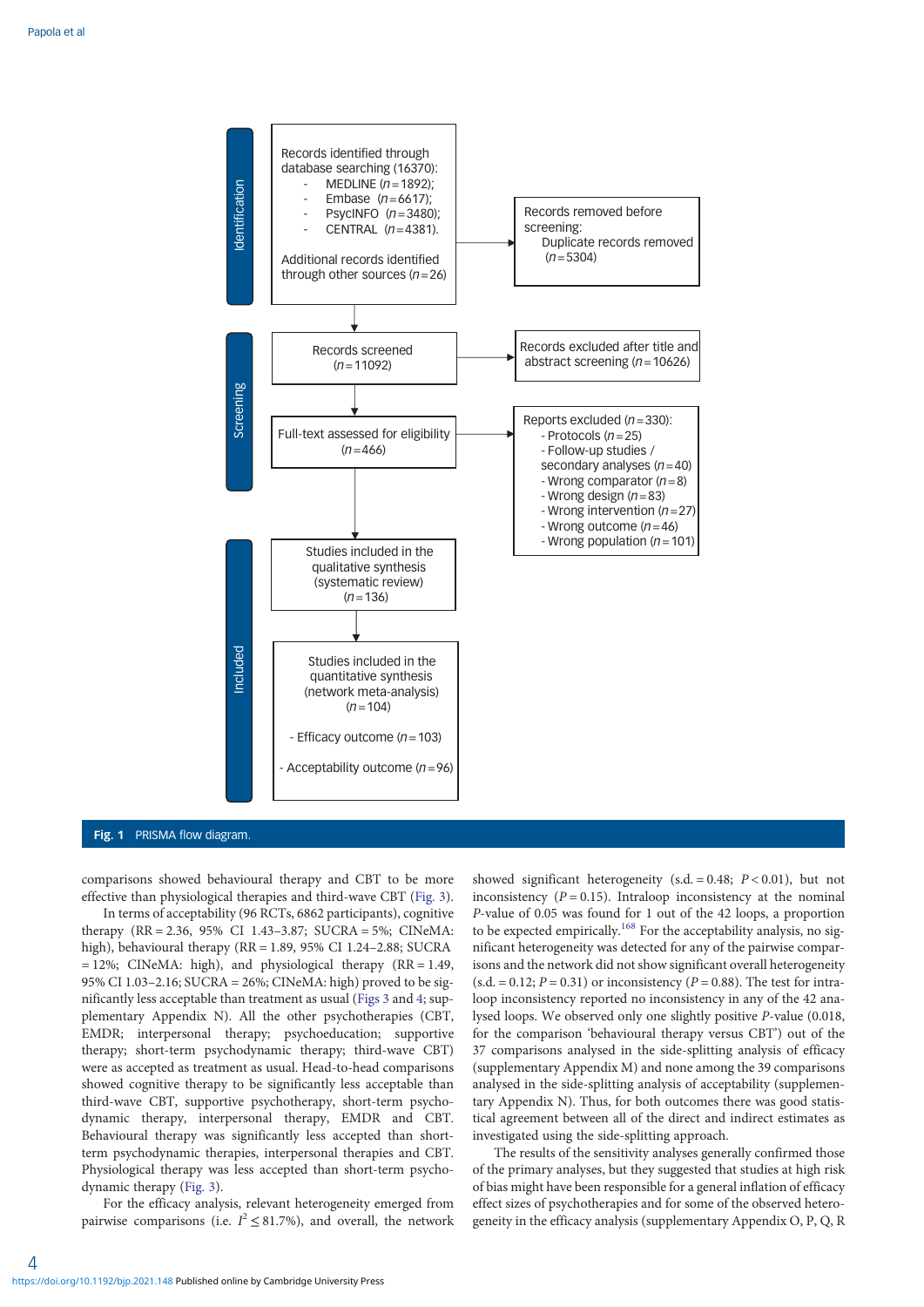<span id="page-4-0"></span>

|                                                 |                          |               | Table 1 Characteristics of randomised controlled trials included in the systematic review and in each network of primary outcomes |                   |                          |                   |  |  |  |
|-------------------------------------------------|--------------------------|---------------|-----------------------------------------------------------------------------------------------------------------------------------|-------------------|--------------------------|-------------------|--|--|--|
| Characteristic                                  |                          |               | Network meta-analysis<br>Efficacy network<br>Acceptability network                                                                |                   |                          |                   |  |  |  |
| Studies, n                                      | Systematic review<br>136 |               |                                                                                                                                   | 103               | 96                       |                   |  |  |  |
| Participants, n                                 |                          | 9559          |                                                                                                                                   | 7352              |                          | 6862              |  |  |  |
| Mean age, years                                 | 37.78                    |               | 37.88                                                                                                                             |                   | 37.88                    |                   |  |  |  |
| Participants with agoraphobia, %                | 82.6                     |               |                                                                                                                                   | 82.1              | 81.4                     |                   |  |  |  |
|                                                 | $\eta$                   | %             | $\eta$                                                                                                                            | %                 | $\eta$                   | %                 |  |  |  |
| Women                                           | 6663                     | 69.7          | 5161                                                                                                                              | 69.8              | 4872                     | 69.8              |  |  |  |
| Target group                                    |                          |               |                                                                                                                                   |                   |                          |                   |  |  |  |
| Adults (18-65 years)                            | 135                      | 99.26         | 102                                                                                                                               | 99.03             | 95                       | 98.96             |  |  |  |
| Elderly (>65 years)                             | 1                        | 0.74          | $\mathbf{1}$                                                                                                                      | 0.97              | 1                        | 1.04              |  |  |  |
| Country<br><b>USA</b>                           | 46                       | 33.82         | 40                                                                                                                                | 38.83             | 36                       | 37.5              |  |  |  |
| UK                                              | 15                       | 11.03         | 9                                                                                                                                 | 8.74              | $\,8\,$                  | 8.33              |  |  |  |
| EU                                              | 49                       | 36.03         | 37                                                                                                                                | 35.92             | 37                       | 38.54             |  |  |  |
| Canada                                          | 8                        | 5.88          | 6                                                                                                                                 | 5.83              | 5                        | 5.21              |  |  |  |
| Australia                                       | 12                       | 8.82          | $\,8\,$                                                                                                                           | 7.77              | 8                        | 8.33              |  |  |  |
| East Asia                                       | 5                        | 3.68          | 3                                                                                                                                 | 2.91              | $\overline{c}$           | 2.08              |  |  |  |
| <b>Brazil</b>                                   | $\mathbf{1}$             | 0.74          | $\equiv$                                                                                                                          | $\qquad \qquad -$ | $\overline{\phantom{m}}$ | $\qquad \qquad -$ |  |  |  |
| Diagnostic instrument                           |                          |               |                                                                                                                                   |                   |                          |                   |  |  |  |
| <b>DSM-III</b>                                  | 19                       | 13.97         | 13                                                                                                                                | 12.62             | 12                       | 12.5              |  |  |  |
| DSM-III-R                                       | 37                       | 27.21         | 26                                                                                                                                | 25.24             | 23                       | 23.96             |  |  |  |
| DSM-IV<br>DSM-IV-TR                             | 70<br>$\mathbf{1}$       | 51.47<br>0.74 | 57<br>$\mathbf{1}$                                                                                                                | 55.34<br>0.97     | 54<br>$\mathbf{1}$       | 56.25<br>1.04     |  |  |  |
| ICD-10                                          | 3                        | 2.21          | 3                                                                                                                                 | 2.91              | 3                        | 3.13              |  |  |  |
| Other                                           | 6                        | 4.41          | 3                                                                                                                                 | 2.91              | 3                        | 3.13              |  |  |  |
| Study duration                                  |                          |               |                                                                                                                                   |                   |                          |                   |  |  |  |
| 1-12 weeks                                      | 43                       | 31.62         | 36                                                                                                                                | 34.95             | 34                       | 35.42             |  |  |  |
| 13-24 weeks                                     | 16                       | 11.76         | 12                                                                                                                                | 11.65             | 11                       | 11.46             |  |  |  |
| 25-36 weeks                                     | $\overline{c}$           | 1.47          | $\mathbf{2}$                                                                                                                      | 1.94              | $\overline{c}$           | 2.08              |  |  |  |
| Unclear or not reported                         | 75                       | 55.15         | 53                                                                                                                                | 51.46             | 49                       | 51.04             |  |  |  |
| Year of publication                             |                          |               |                                                                                                                                   |                   |                          |                   |  |  |  |
| 1978-1992                                       | 15                       | 11.03         | 10                                                                                                                                | 9.71              | 10                       | 10.42             |  |  |  |
| 1993-2006                                       | 68                       | 50            | 52                                                                                                                                | 50.49             | 48                       | 50                |  |  |  |
| 2007-2020                                       | 53                       | 38.97         | 41                                                                                                                                | 39.81             | 38                       | 39.58             |  |  |  |
| Recruitment<br>Community                        | 47                       | 34.56         | 34                                                                                                                                | 33.01             | 35                       | 36.46             |  |  |  |
| Clinical                                        | 49                       | 36.03         | 37                                                                                                                                | 35.92             | 32                       | 33.33             |  |  |  |
| Mixed community and clinical                    | 34                       | 25            | 27                                                                                                                                | 26.21             | 24                       | 25                |  |  |  |
| Unclear                                         | 6                        | 4.41          | 5                                                                                                                                 | 4.85              | 5                        | 5.21              |  |  |  |
| Format                                          |                          |               |                                                                                                                                   |                   |                          |                   |  |  |  |
| Individual face-to-face                         | 76                       | 55.88         | 60                                                                                                                                | 58.25             | 56                       | 58.33             |  |  |  |
| Group                                           | 24                       | 17.65         | 19                                                                                                                                | 18.45             | 17                       | 17.71             |  |  |  |
| Guided self-help                                | 21                       | 14.44         | 15                                                                                                                                | 14.56             | 16                       | 16.67             |  |  |  |
| Unguided self-help                              | $\overline{c}$           | 1.47          | $\mathbf{2}$                                                                                                                      | 1.94              | $\mathbf{2}$             | 2.08              |  |  |  |
| Telephone<br>Mixedb                             | $\mathbf{1}$<br>12       | 0.74          | $\mathbf{1}$                                                                                                                      | 0.97              | $\mathbf{1}$             | 1.04<br>4.17      |  |  |  |
| Number of sessions/modules                      |                          | 8.82          | 6                                                                                                                                 | 5.83              | $\sqrt{4}$               |                   |  |  |  |
| $1 - 8$                                         | 59                       | 43.38         | 45                                                                                                                                | 43.69             | 41                       | 42.71             |  |  |  |
| $9 - 16$                                        | 66                       | 48.53         | 51                                                                                                                                | 49.51             | 47                       | 48.96             |  |  |  |
| $17 - 24$                                       | 5                        | 3.68          | 5                                                                                                                                 | 4.85              | 5                        | 5.21              |  |  |  |
| Unclear                                         | 6                        | 4.41          | $\overline{2}$                                                                                                                    | 1.94              | 3                        | 3.13              |  |  |  |
| Was pharmacotherapy allowed besides the         |                          |               |                                                                                                                                   |                   |                          |                   |  |  |  |
| experimental intervention?                      |                          |               |                                                                                                                                   |                   |                          |                   |  |  |  |
| Yes                                             | 115                      | 84.56         | 86                                                                                                                                | 83.5              | 80                       | 83.3              |  |  |  |
| <b>No</b>                                       | 14                       | 10.29         | 13                                                                                                                                | 12.62             | 12                       | 12.5              |  |  |  |
| Unclear                                         | 7                        | 5.15          | $\overline{4}$                                                                                                                    | 3.88              | 4                        | 1.17              |  |  |  |
| Was a treatment manual used?                    | 126                      |               |                                                                                                                                   | 92.23             | 89                       | 92.71             |  |  |  |
| Yes<br>Unclear                                  | 10                       | 92.65<br>7.35 | 95<br>8                                                                                                                           | 7.77              | $\overline{7}$           | 7.29              |  |  |  |
| Provision of psychotherapy by specially trained |                          |               |                                                                                                                                   |                   |                          |                   |  |  |  |
| and/or supervised therapists?                   |                          |               |                                                                                                                                   |                   |                          |                   |  |  |  |
| Yes                                             | 100                      | 73.53         | 76                                                                                                                                | 73.79             | 71                       | 73.96             |  |  |  |
| <b>No</b>                                       | $\overline{2}$           | 1.47          | $\mathbf{1}$                                                                                                                      | 0.97              | $\mathbf{1}$             | 1.04              |  |  |  |
| Unclear                                         | 27                       | 19.85         | 22                                                                                                                                | 21.36             | 19                       | 19.79             |  |  |  |
| Not applicable                                  | $\overline{7}$           | 5.15          | $\overline{4}$                                                                                                                    | 3.88              | 5                        | 5.21              |  |  |  |
| Was treatment integrity verified?               |                          |               |                                                                                                                                   |                   |                          |                   |  |  |  |
| Yes                                             | 49                       | 36.03         | 44                                                                                                                                | 42.72             | 42                       | 43.75             |  |  |  |
| <b>No</b>                                       | 69                       | 50.74         | 48                                                                                                                                | 46.6              | 42                       | 43.75             |  |  |  |
| Unclear<br>Not applicable                       | $\overline{c}$<br>16     | 1.47<br>11.76 | $\mathbf{1}$<br>10                                                                                                                | 0.97<br>9.71      | $\mathbf{1}$<br>11       | 1.04<br>11.46     |  |  |  |
|                                                 |                          |               |                                                                                                                                   |                   |                          | (Continued)       |  |  |  |
|                                                 |                          |               |                                                                                                                                   |                   |                          |                   |  |  |  |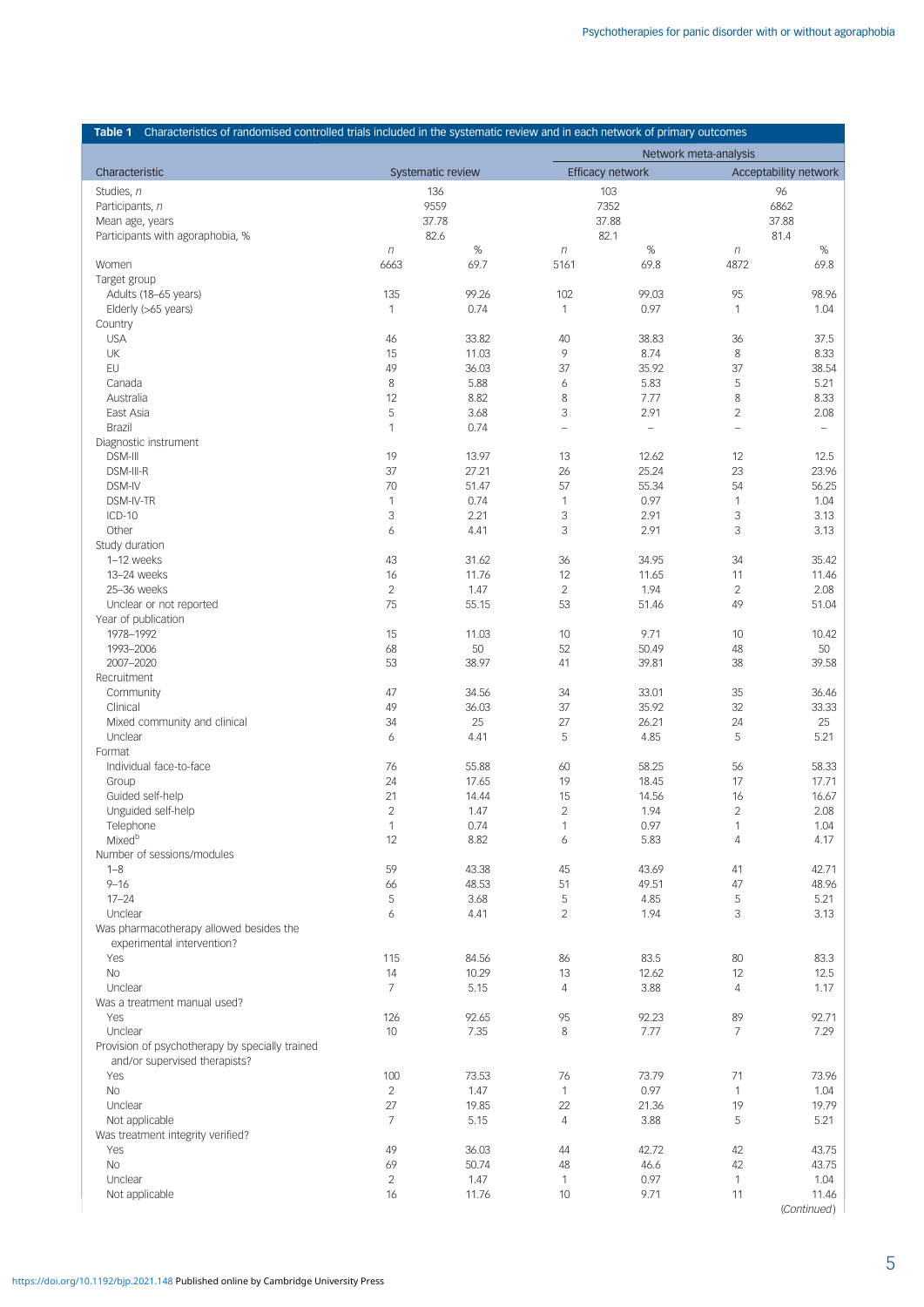<span id="page-5-0"></span>

| (Continued)<br>Table 1                                                                        |                   |       |    |                         |                       |       |  |  |  |  |  |
|-----------------------------------------------------------------------------------------------|-------------------|-------|----|-------------------------|-----------------------|-------|--|--|--|--|--|
|                                                                                               |                   |       |    | Network meta-analysis   |                       |       |  |  |  |  |  |
| Characteristic                                                                                | Systematic review |       |    | <b>Efficacy network</b> | Acceptability network |       |  |  |  |  |  |
| Psychotherapy versus pharmacotherapy RCTs only:<br>was therapeutic dose reached? <sup>a</sup> |                   |       |    |                         |                       |       |  |  |  |  |  |
| Yes                                                                                           | 20                | 95.24 | 19 | 100                     | 17                    | 100   |  |  |  |  |  |
| <b>No</b>                                                                                     | 1                 | 4.76  |    |                         |                       |       |  |  |  |  |  |
| Psychotherapy versus pharmacotherapy RCTs only:                                               |                   |       |    |                         |                       |       |  |  |  |  |  |
| was the therapeutic dose achieved within 3 weeks? (titration schedule) <sup>a</sup>           |                   |       |    |                         |                       |       |  |  |  |  |  |
| Yes                                                                                           | 14                | 66.67 | 13 | 68.42                   | 17                    | 100   |  |  |  |  |  |
| <b>No</b>                                                                                     | 3                 | 14.29 | 3  | 15.79                   |                       |       |  |  |  |  |  |
| Unclear                                                                                       | 4                 | 19.05 | 3  | 15.79                   |                       |       |  |  |  |  |  |
| Risk of bias                                                                                  |                   |       |    |                         |                       |       |  |  |  |  |  |
| Low risk                                                                                      | 17                | 12.5  | 13 | 12.62                   | 12                    | 12.63 |  |  |  |  |  |
| Some concerns                                                                                 | 44                | 32.35 | 31 | 30.1                    | 30                    | 31.58 |  |  |  |  |  |
| High risk                                                                                     | 75                | 55.15 | 59 | 57.28                   | 53                    | 55.79 |  |  |  |  |  |
| Was the RCT statistical analysis 'intention to treat'?                                        |                   |       |    |                         |                       |       |  |  |  |  |  |
| Yes                                                                                           | 62                | 45.59 | 50 | 48.54                   | 47                    | 48.96 |  |  |  |  |  |
| <b>No</b>                                                                                     | 54                | 39.71 | 39 | 37.86                   | 35                    | 36.46 |  |  |  |  |  |
| Unclear                                                                                       | 20                | 14.71 | 14 | 13.59                   | 14                    | 14.58 |  |  |  |  |  |
| Type of outcome scale                                                                         |                   |       |    |                         |                       |       |  |  |  |  |  |
| Scales specifically focused on panic disorder                                                 | n.a.              | n.a.  | 63 | 61.17                   | n.a.                  | n.a.  |  |  |  |  |  |
| Global symptoms scales                                                                        | n.a.              | n.a.  | 20 | 19.42                   | n.a.                  | n.a.  |  |  |  |  |  |
| Scales specifically focused on agoraphobia                                                    | n.a.              | n.a.  | 16 | 15.53                   | n.a.                  | n.a.  |  |  |  |  |  |
| Scales for panic attacks only                                                                 | n.a.              | n.a.  | 4  | 3.88                    | n.a.                  | n.a.  |  |  |  |  |  |
| n.a., not applicable; RCT, randomised controlled trial.                                       |                   |       |    |                         |                       |       |  |  |  |  |  |

a. Only those RCTs that randomised participants to treatment with an antidepressant were considered (n = 21).<br>b. Includes the following combinations of formats: 'individual versus guided self-help', 'group versus grided de

and S). After excluding studies that diagnosed participants by means of DSM-III or DSM-III-TR, short-term psychodynamic therapy lost its superiority over treatment as usual in terms of efficacy (supplementary Appendix M). Meta-regression analyses showed no covariate to act as an effect modifier (supplementary Appendix M). Supplementary Appendix T lists the differences between the original protocol and this report.

### **Discussion**

### Summary of the evidence

In this NMA, behavioural therapy, CBT, short-term psychodynamic therapy and cognitive therapy were superior to treatment as usual in the treatment of the acute phase of panic disorder with or without agoraphobia. At the same time, some of the most efficacious

therapies were the lowest in terms of acceptability. For example, behavioural therapy had the best efficacy point estimate but proved to be poorly accepted, performing better than cognitive therapy only. In terms of efficacy, the psychotherapies that outperformed treatment as usual had medium-to-large effect sizes. Nonetheless, the CINeMA assessment showed very low-to-moderate confidence in the evidence, with no psychotherapy proving to have high quality of evidence. No relevant differences emerged when psychotherapies were compared head to head, except for behavioural therapy and CBT, which performed particularly well against physiological therapies and third-wave CBT. It should be acknowledged that although psychodynamic therapy has its own roots and tradition,<sup>169</sup> the distinction between behavioural therapy, cognitive therapy and CBT is not clear-cut. For example, Clark's cognitive therapy for panic disorder emphasises the cognitive aspects, marginalising the role of fear extinction through



#### Fig. 2 Network plots of evidence for (a) efficacy and (b) acceptability.

The thickness of lines is proportional to the precision of each direct estimate and the size of circles is proportional to the number of studies including that treatment; n indicates the number of participants who were randomly assigned to each treatment. Psychotherapies are represented as dark blue circles and controls as light blue circles.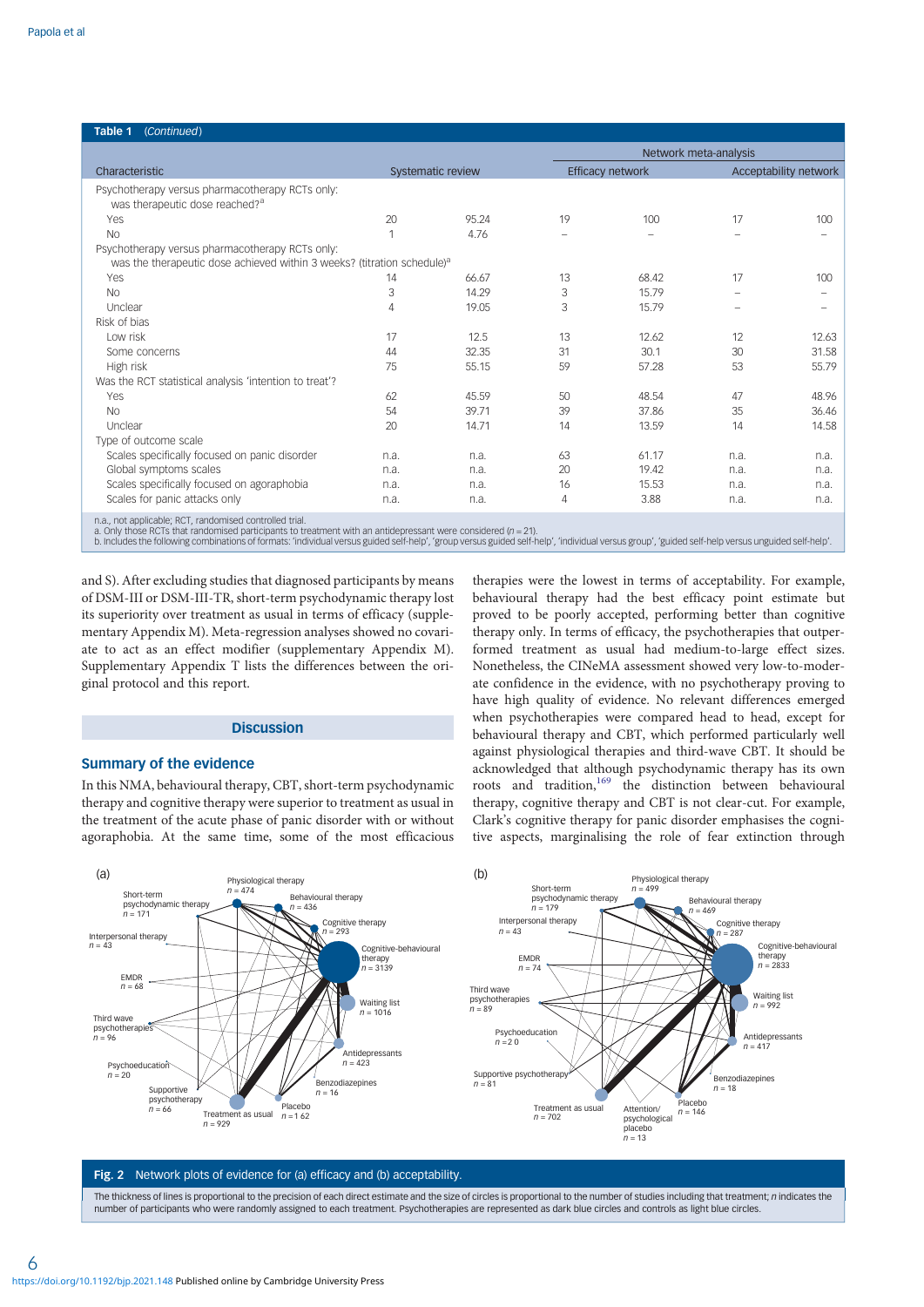<span id="page-6-0"></span>

| Behaviour<br>therapy                                         | 0.64<br>(0.46, 0.90)                                                          | 1.25<br>(0.74, 2.11)                       | 0.43<br>(0.18, 1.07)                                                                                                                                                                               | 0.43<br>(0.19, 0.98)       | 0.49<br>(0.28, 0.84)                                       | 0.53<br>(0.01, 26.23)      | 0.79<br>(0.54, 1.16)        | 0.48<br>(0.22, 1.04)                       | 0.47<br>(0.22, 1.00)                                    | 0.71<br>(0.46, 1.10)                        | 0.28<br>(0.06, 1.43)       | 0.86<br>(0.53, 1.41)                    | 0.53<br>(0.35, 0.81)                        | 0.52<br>(0.36, 0.75)  | 0.11<br>(0.01, 2.00)                   |
|--------------------------------------------------------------|-------------------------------------------------------------------------------|--------------------------------------------|----------------------------------------------------------------------------------------------------------------------------------------------------------------------------------------------------|----------------------------|------------------------------------------------------------|----------------------------|-----------------------------|--------------------------------------------|---------------------------------------------------------|---------------------------------------------|----------------------------|-----------------------------------------|---------------------------------------------|-----------------------|----------------------------------------|
| $-0.11$<br>$(-0.38, 0.15)$                                   | <b>CBT</b>                                                                    | 1.95<br>(1.27, 3.00)                       | 0.68<br>(0.29, 1.57)                                                                                                                                                                               | 0.67<br>(0.32, 1.42)       | 0.76<br>(0.48, 1.20)                                       | 0.83<br>(0.02, 40.35)      | 1.23<br>(0.94, 1.61)        | 0.75<br>(0.38, 1.51)                       | 0.73<br>(0.37, 1.45)                                    | 1.11<br>(0.84, 1.47)                        | 0.44<br>(0.09, 2.15)       | 1.35<br>(0.94, 1.94)                    | 0.83<br>(0.64, 1.07)                        | 0.81<br>(0.65, 1.00)  | 0.17<br>(0.01, 3.07)                   |
| $-0.31$<br>$(-0.66, 0.04)$                                   | $-0.20$<br>$(-0.50, 0.11)$                                                    | Cognitive<br>therapy                       | 0.35<br>(0.14, 0.89)                                                                                                                                                                               | 0.34<br>(0.14, 0.82)       | 0.39<br>(0.21, 0.72)                                       | 0.42<br>(0.01, 21.21)      | 0.63<br>(0.39, 1.03)        | 0.39<br>(0.17, 0.87)                       | 0.38<br>(0.17, 0.82)                                    | 0.57<br>(0.37, 0.87)                        | 0.23<br>(0.04, 1.17)       | 0.69<br>(0.44, 1.09)                    | 0.42<br>(0.26, 0.70)                        | 0.42<br>(0.26, 0.67)  | 0.09<br>(0.00, 1.62)                   |
| $-0.34$<br>$(-1.06, 0.37)$                                   | $-0.23$                                                                       | $-0.03$<br>$(-0.91, 0.45)$ $(-0.77, 0.70)$ | <b>EMDR</b>                                                                                                                                                                                        | 0.99<br>(0.32, 3.06)       | 1.12<br>(0.43, 2.91)                                       | 1.22<br>(0.02, 65.25)      | 1.82<br>(0.75, 4.39)        | 1.11<br>(0.37, 3.31)                       | 1.08<br>(0.37, 3.19)                                    | 1.65<br>(0.68, 3.99)                        | 0.66<br>(0.11, 3.91)       | 1.99<br>(0.80, 4.97)                    | 1.22<br>(0.51, 2.94)                        | 1.20<br>(0.51, 2.81)  | 0.25<br>(0.01, 4.29)                   |
| $-0.20$<br>$(-1.26, 0.86)$                                   | $-0.09$                                                                       | 0.11<br>$(-1.11, 0.94)$ $(-0.96, 1.18)$    | 0.14<br>$(-1.08, 1.37)$                                                                                                                                                                            | nterperson<br>al therapy   | 1.13<br>(0.47, 2.72)                                       | 1.23<br>(0.02, 64.74)      | 1.84<br>(0.83, 4.09)        | 1.12<br>(0.40, 3.12)                       | 1.09<br>(0.39, 3.02)                                    | 1.66<br>(0.75, 3.71)                        | 0.66<br>(0.12, 3.80)       | 2.01<br>(0.87, 4.64)                    | 1.23<br>(0.56, 2.73)                        | 1.21<br>(0.55, 2.64)  | 0.25<br>(0.01, 5.03)                   |
| $-0.17$<br>$(-0.71, 0.37)$                                   | $-0.06$                                                                       | 0.14<br>$(-0.55, 0.44)$ $(-0.43, 0.70)$    | 0.17<br>$(-0.66, 1.01)$                                                                                                                                                                            | 0.03<br>$(-1.11, 1.17)$    | Short-term<br>ychodynami<br>therapy                        | 1.09<br>(0.02, 54.6)       | 1.63<br>(1.02, 2.59)        | 0.99<br>(0.44, 2.23)                       | 0.96<br>(0.42, 2.20)                                    | 1.47<br>(0.86, 2.50)                        | 0.59<br>(0.11, 3.02)       | 1.78<br>(0.99, 3.18)                    | 1.09<br>(0.65, 1.84)                        | 1.07<br>(0.65, 1.75)  | 0.22<br>(0.01, 4.19)                   |
| $-0.45$<br>$(-1.63, 0.73)$                                   | $-0.34$                                                                       | $-0.14$<br>$(-1.49, 0.82)$ $(-1.33, 1.05)$ | $-0.11$<br>$(-1.45, 1.24)$                                                                                                                                                                         | $-0.25$<br>$(-1.80, 1.30)$ | $-0.28$<br>$(-1.53, 0.97)$                                 | <b>Psychoeduc</b><br>ation | 1.49<br>(0.03, 73.38)       | 0.91<br>(0.02, 47.22)                      | 0.88<br>(0.02, 45.79)                                   | 1.35<br>(0.03, 66.43)                       | 0.54<br>(0.01, 35.65)      | 1.63<br>(0.03, 80.93)                   | 1.00 <sub>1</sub><br>(0.02, 48.40)          | 0.98<br>(0.02, 48.09) | 0.20<br>(0.00, 25.95)                  |
| $-0.52$<br>$(-0.84, -0.20)$ $(-0.68, -0.14)$ $(-0.55, 0.12)$ | $-0.41$                                                                       | $-0.21$                                    | $-0.18$<br>$(-0.90, 0.54)$                                                                                                                                                                         | $-0.32$                    | $-0.35$<br>$(-1.38, 0.73)$ $(-0.87, 0.16)$                 | $-0.07$<br>$(-1.26, 1.11)$ | Physiologic<br>al therapies | 0.61<br>(0.29, 1.28)                       | 0.59<br>(0.28, 1.24)                                    | 0.90<br>(0.62, 1.32)                        | 0.36<br>(0.07, 1.78)       | 1.09<br>(0.70, 1.71)                    | 0.67<br>(0.46, 0.97)                        | 0.66<br>(0.48, 0.90)  | 0.14<br>(0.01, 2.52)                   |
| $-0.21$<br>$(-0.84, 0.42)$                                   | $-0.10$                                                                       | 0.10<br>$(-0.70, 0.51)$ $(-0.57, 0.76)$    | 0.13<br>$(-0.77, 1.04)$                                                                                                                                                                            | $-0.01$                    | $-0.04$<br>$(-1.20, 1.18)$ $(-0.73, 0.65)$ $(-1.06, 1.54)$ | 0.24                       | 0.31<br>$(-0.33, 0.96)$     | <b>Supportive</b><br>sychother-<br>apy     | 0.97<br>(0.37, 2.58)                                    | 1.48<br>(0.70, 3.13)                        | 0.59<br>(0.11, 3.30)       | 1.79<br>(0.82, 3.93)                    | 1.10<br>(0.52, 2.30)                        | 1.08<br>(0.52, 2.22)  | 0.22<br>(0.01, 4.42)                   |
| $-0.69$                                                      | $-0.57$<br>$(-1.29, -0.08)$ $(-1.13, -0.02)$ $(-1.00, 0.24)$                  | $-0.38$                                    | $-0.34$<br>$(-1.21, 0.52)$                                                                                                                                                                         | $-0.49$<br>$(-1.65, 0.68)$ | $-0.52$<br>$(-1.26, 0.23)$                                 | $-0.24$<br>$(-1.52, 1.05)$ | $-0.16$                     | $-0.48$<br>$(-0.77, 0.44)$ $(-1.30, 0.34)$ | Third-wave<br>CBT                                       | 1.53<br>(0.76, 3.07)                        | 0.61<br>(0.11, 3.39)       | 1.85<br>(0.90, 3.79)                    | 1.13<br>(0.54, 2.35)                        | 1.11<br>(0.54, 2.27)  | 0.23<br>(0.01, 4.54)                   |
| $-0.35$<br>$(-0.73, 0.04)$                                   | $-0.23$                                                                       | $-0.04$<br>$(-0.54, 0.07)$ $(-0.41, 0.33)$ | $-0.01$<br>$(-0.74, 0.73)$                                                                                                                                                                         | $-0.15$                    | $-0.18$<br>$(-1.22, 0.92)$ $(-0.75, 0.40)$                 | 0.10<br>$(-1.10, 1.30)$    | 0.17<br>$(-0.20, 0.55)$     | $-0.14$<br>$(-0.81, 0.53)$                 | 0.34<br>$(-0.26, 0.94)$                                 | Antidepress-<br>ant                         | 0.40<br>(0.08, 1.97)       | 1.21<br>(0.85, 1.72)                    | 0.74<br>(0.51, 1.08)                        | 0.73<br>(0.51, 1.03)  | 0.15<br>(0.01, 2.79)                   |
| $-0.54$<br>$(-1.77, 0.70)$                                   | $-0.42$                                                                       | $-0.23$                                    | $-0.19$<br>$(-1.63, 0.78)$ $(-1.47, 1.01)$ $(-1.58, 1.19)$                                                                                                                                         | $-0.34$                    | $-0.37$<br>$(-1.92, 1.24)$ $(-1.67, 0.94)$ $(-1.76, 1.58)$ | $-0.09$                    | $-0.01$                     | $-0.33$                                    | 0.15<br>$(-1.25, 1.22)$ $(-1.68, 1.02)$ $(-1.18, 1.48)$ | $-0.19$<br>$(-1.43.1.05)$                   | Benzodiaze-<br>pine        | 3.03<br>(0.60, 15.27)                   | 1.86<br>(0.38, 9.17)                        | 1.82<br>(0.37, 8.93)  | 0.38<br>(0.01, 10.27)                  |
| $-0.79$                                                      | $-0.68$<br>$(-1.25, -0.33)$ $(-1.07, -0.28)$ $(-0.91, -0.05)$ $(-1.22, 0.33)$ | $-0.48$                                    | $-0.45$                                                                                                                                                                                            | $-0.59$                    | $-0.62$<br>$(-1.69, 0.51)$ $(-1.25, 0.01)$                 | $-0.34$<br>$(-1.56, 0.88)$ | $-0.27$                     | $-0.58$<br>$(-0.72, 0.19)$ $(-1.30, 0.14)$ | $-0.10$                                                 | $-0.44$<br>$(-0.74, 0.54)$ $(-0.83, -0.05)$ | $-0.25$<br>$(-1.52, 1.02)$ | Placebo pill                            | 0.61<br>(0.39, 0.95)                        | 0.60<br>(0.40, 0.91)  | 0.12<br>(0.01, 2.32)                   |
| $-0.78$                                                      | $-0.67$<br>$(-1.14, -0.42)$ $(-0.95, -0.39)$ $(-0.86, -0.09)$ $(-1.17, 0.29)$ | $-0.47$                                    | $-0.44$                                                                                                                                                                                            | $-0.58$                    | $-0.61$<br>$(-1.64, 0.48)$ $(-1.15, -0.07)$                | $-0.33$<br>$(-1.46, 0.79)$ | $-0.26$                     | $-0.57$<br>$(-0.62, 0.10)$ $(-1.23, 0.08)$ | $-0.09$                                                 | $-0.43$<br>$(-0.71, 0.53)$ $(-0.84, -0.03)$ | $-0.24$                    | 0.01<br>$(-1.48, 0.99)$ $(-0.47, 0.48)$ | Treatment<br>as usual                       | 0.98<br>(0.70, 1.37)  | 0.20<br>(0.01, 3.75)                   |
| $-1.14$                                                      | $-1.03$                                                                       | $-0.83$                                    | $-0.80$<br>$(-1.42, -0.86)$ $(-1.21, -0.85)$ $(-1.15, -0.51)$ $(-1.47, -0.13)$ $(-1.98, 0.10)$ $(-1.49, -0.45)$ $(-1.86, 0.48)$ $(-0.91, -0.33)$ $(-1.56, -0.31)$ $(-1.02, 0.11)$ $(-1.13, -0.46)$ | $-0.94$                    | $-0.97$                                                    | $-0.69$                    | $-0.62$                     | $-0.93$                                    | $-0.45$                                                 | $-0.79$                                     | $-0.60$<br>$(-1.82, 0.62)$ | $-0.35$                                 | $-0.36$<br>$(-0.77, 0.07)$ $(-0.68, -0.04)$ | Waiting list          | 0.21<br>(0.01, 3.79)                   |
|                                                              |                                                                               |                                            |                                                                                                                                                                                                    |                            |                                                            |                            |                             |                                            |                                                         |                                             |                            |                                         |                                             |                       | Attention/<br>psychological<br>placebo |

### Fig. 3 Net league table of head-to-head comparisons.

In the central diagonal, dark blue cells indicate interventions, white cells indicate controls. Cells below the interventions/controls diagonal show efficacy: s.m.d. and 95% confidence intervals are reported; s.m.d. < 0 favours the column-defining treatment. Cells above the interventions/controls diagonal show acceptability: relative risks (RRs) and 95% confidence intervals are reported; RR < 1 favours the column-defining treatment. Statistically significant results are in bold, with the corresponding cells also darker. CBT, cognitive-behavioural therapy; EMDR, eye-movement desensitisation and reprocessing.



### Fig. 4 Forest plots comparing each psychotherapy with treatment as usual for efficacy and acceptability with the corresponding ranking probability (SUCRA) and certainty of evidence (GRADE), as assessed with the CINeMA appraisal, for each intervention.

SUCRA, surface under the cumulative ranking; GRADE, Grading of Recommendations Assessment, Development and Evaluation; CINeMA, Confidence in Network Meta-Analysis; BT, behavioural therapy; CBT, cognitive–behavioural therapy; CT, cognitive therapy; EMDR, eye-movement desensitisation and reprocessing; IPT, interpersonal therapy; PE, psychoeducation; PT, physiological therapy; SP, supportive therapy; STPD, short-term psychodynamic therapy; 3W, third-wave CBT; TAU, treatment as usual.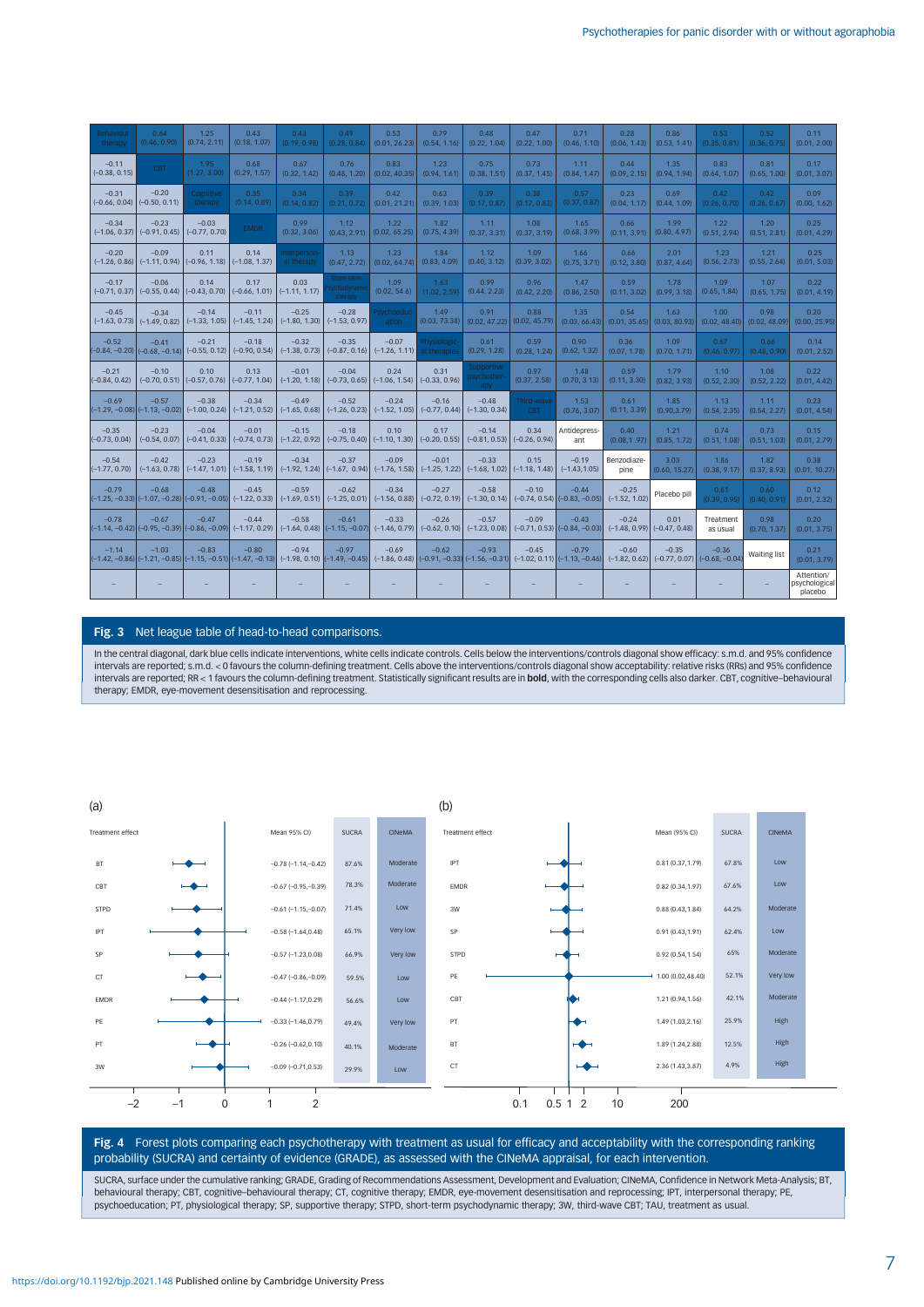habituation, but incorporates 'behavioural experiments'.<sup>[163](#page-12-0),[170](#page-12-0)</sup> By contrast, Beck's cognitive therapy also makes extensive use of behavioural skills.<sup>[171](#page-12-0)</sup> Finally, CBT is a psychotherapy that combines cognitive and behavioural elements.<sup>[172](#page-12-0)</sup> It is therefore expected that CBT and its behavioural and cognitive components taken separately would have fairly similar effect sizes in terms of efficacy. Furthermore, our results on the efficacy estimates of psychotherapies for panic disorder are similar to those found for generalised anxiety disorder<sup>173</sup> and social anxiety disorder,<sup>[174](#page-12-0)</sup> suggesting that common therapy factors might play a greater role than specific factors in the treatment of different anxiety disorders.<sup>17</sup>

For acceptability, most psychotherapies had similar effect sizes, but behavioural therapy and CBT were less acceptable than most of the other interventions. Furthermore, the evidence for cognitive therapy, behavioural therapy and physiological therapies was rated as high confidence, strengthening the link between efficacy and poor acceptability for behavioural and cognitive therapy. By principle, a high drop-out rate in psychotherapy trials does not necessarily mean that the intervention is poorly acceptable. In contrast with what happens in psychopharmacology trials, participants may drop out of psychotherapy not because of side-effects but because they get better and do not feel the necessity to be treated anymore. This could explain why some psychotherapies had large effect sizes but also high attrition rates. Nonetheless, among those studies reporting reasons for drop out such a possibility was never mentioned. Instead, the most frequently reported reasons for drop out were lost contact, personal or transportation difficulties and time demands. Regardless, only CBT and shortterm psychodynamic therapy performed better than treatment as usual in terms of efficacy, being similar to the same reference comparison in terms of acceptability (although supported by only lowto-moderate confidence of evidence in both outcomes). In general, these results were confirmed by the sensitivity analyses, with the interesting finding that after removing high risk of bias RCTs the overall effect of psychotherapies deflated, and only CBT and behavioural therapy remained significantly more efficacious than treatment as usual. We acknowledge that sensitivity analyses showed a higher degree of incoherence in comparison with primary analyses. Such a finding may be due to the increase in the number of single-study comparisons present in the sensitivity analyses.<sup>176</sup>

The findings of the present systematic review and NMA are consistent with those from the randomised trials comparing psychotherapies head to head, and are also generally aligned with the results of previous pairwise meta-analyses. For example, Mitte et al<sup>[177](#page-12-0)</sup> found no differences between CBT and behavioural therapy in terms of anxiety reduction, and Sánchez-Meca et al<sup>[178](#page-12-0)</sup> showed a general efficacy of psychological therapies for different clusters of symptoms, with the most consistent results in favour of the combination of exposure strategies with relaxation training or breathing retraining techniques, or both. There is also one Cochrane NMA on this topic, which was not able to provide clear-cut suggestions for clinical practice.<sup>[5](#page-9-0)</sup> In the present review we almost doubled the number of included RCTs, sharpening the precision of the meta-analytic estimates especially for behavioural therapy and short-term psychodynamic therapy. For example, the Cochrane NMA called for new studies comparing CBT with short-term psychodynamic therapy, $5$  and soon after its publication a relatively large RCT comparing short-term psychodynamic therapy with CBT was published.<sup>[113](#page-11-0)</sup> The results of this individual study are consistent with those of the present review, pointing out the slight superiority of CBT over panic-focused psychodynamic psychotherapy in terms of symptom reduction. We further confirmed these findings with the pairwise meta-analysis confronting CBT and short-term psychodynamic therapies head to head.

# Strengths and limitations of this research

To the best of our knowledge, this is the largest systematic review on the efficacy and acceptability of psychotherapies for a specific anxiety disorder. It compared psychotherapies for panic disorder using an NMA methodology that included all available psychotherapies, administered in any delivery format, while keeping in the network the contribution of studies that compared psychotherapies with pharmacotherapy to optimise the use of existing evidence. With some negligible exceptions, we were adherent to a protocol that we published in advance.<sup>[8](#page-9-0)</sup> We selected one outcome measure for each study using a pre-planned hierarchy of rating scales, giving priority to panic-specific scales, aiming to enhance the clinical applicability of study findings. The inclusion of any type of delivery format is another strength, as focusing on one delivery format only would have excluded a relevant proportion of studies.

Despite these strengths, several limitations should be considered when interpreting the results. First, the included RCTs were published over a long time span and this has inevitably introduced heterogeneity in terms of design, diagnostic criteria, follow-up periods and outcomes. To investigate this possibility we conducted metaregression analyses to measure the potential impact of numerous study characteristics on the results, but we did not find significant associations. Heterogeneity could not be explained by the preplanned sensitivity analyses either. We acknowledge this as the main limitation of the present study. The overall interpretation of the findings should be cautious owing to the presence of statistical heterogeneity in the efficacy analysis. When we removed the studies in which participants were diagnosed by means of outdated diagnostic manuals (i.e. DSM-III and DMS-III-TR), heterogeneity remained significant but short-term psychodynamic therapy lost its significance over treatment as usual. In light of the inconclusive finding of a meta-regression that tested the potential impact of the year of publication on treatment effect, such a result may be due to the loss of statistical power after removing one<sup>155</sup> of the five RCTs on short-term psychodynamic therapy.<sup>[39,](#page-9-0)[105,113,114](#page-11-0),[155](#page-12-0)</sup> Despite that, the transitivity assumption appeared to be well preserved. In line with this point, we think the all-encompassing consideration of all the available delivery formats might explain at least part of the statistical heterogeneity detected in the efficacy analysis. Alhough there is evidence that different treatment delivery formats of CBT might have different impacts on depressive symp $toms$ ,  $179$  no investigation has been conducted on the same matter for panic disorder so far. We highlighted that only 56% of the included RCTs used the individual face-to-face format, while the remaining 44% tested the validity of psychotherapies that used other delivery formats. A meta-regression analysis showed no impact of delivering the psychotherapy in person or remotely on the efficacy of psychotherapies. At any rate, in the second part of the overarching project described in the protocol, $\delta$  we plan to deepen the topic by performing an NMA specifically focused on treatment delivery modalities for CBT. Second, more than half of the studies were judged to be at high risk of bias. We reason that this finding should be viewed also in light of meticulous requirements of the second version of the Cochrane risk of bias tool (RoB 2). Some of the key domains needed to grant a low risk of bias status are seldom satisfied in psychotherapy trials, especially those published before 2010. For example, the frequent failure to report details of allocation concealment, and the low rates of studies that analysed data in agreement with a pre-specified protocol, have negatively affected the overall risk of bias rating much more than would have happened applying the first version of the risk of bias tool. To counterweight the heavy impact of the risk of bias evaluation on the CINeMA evaluation we decided to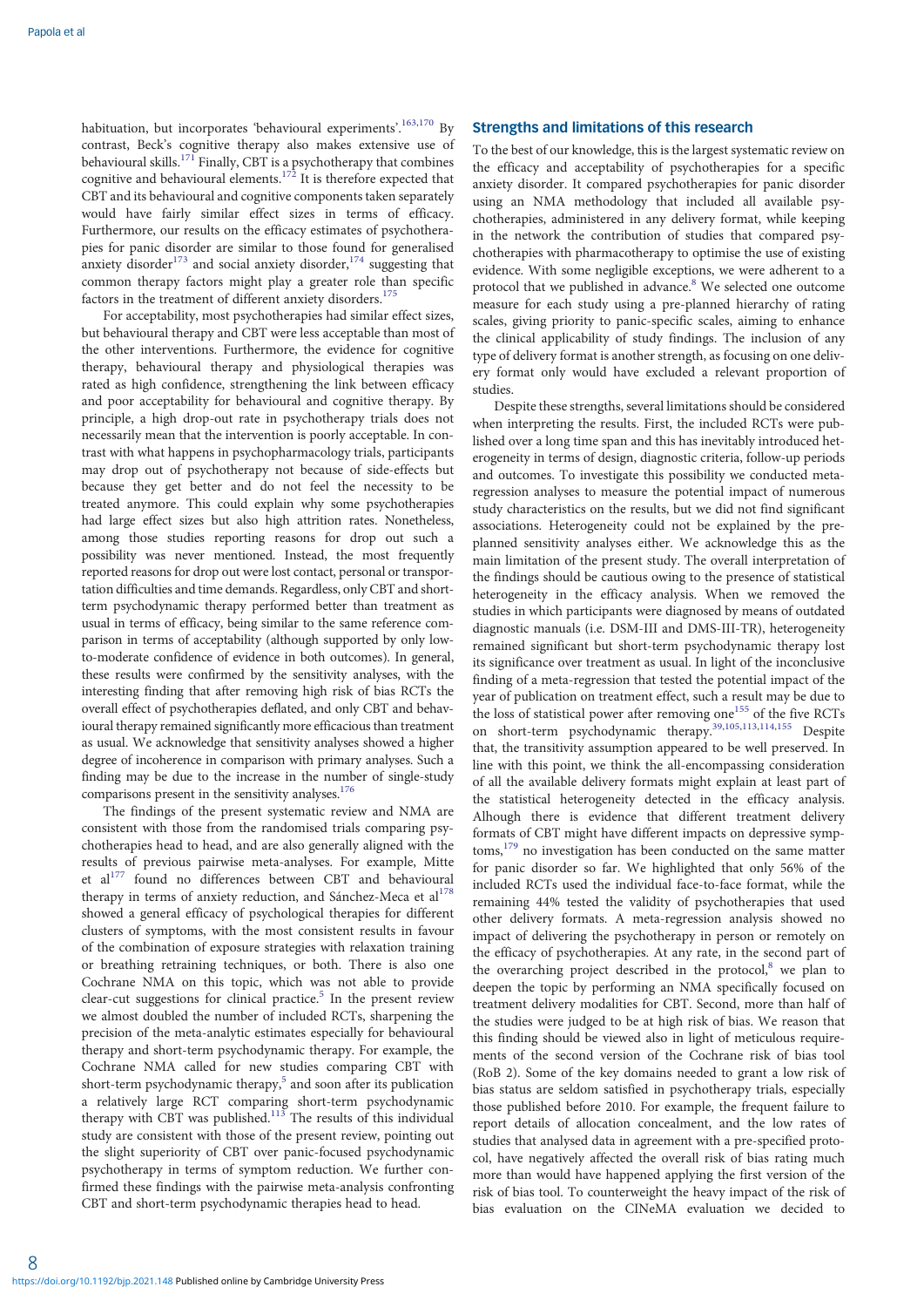downgrade by half a point for 'some concerns' and by one point for 'major concerns'. This allowed us to produce a clinically informative open range of judgements instead of a less helpful series of very-lowconfidence ratings, flattened down by the hypertrophic influence of the risk of bias evaluation. However, a sensitivity analysis showed that outcomes did not change indicatively after removing high risk of bias studies. Third, the imbalance in terms of number of participants between CBT and the other psychotherapies might have affected the reliability of our findings owing to random errors brought into the networks by the nodes with fewer participants (cognitive therapy, behavioural therapy, psychodynamic therapy, physiological therapy) and especially by those with fewer than 100 participants (interpersonal therapy, EMDR, third-wave CBT, psychoeducation, supportive therapy, benzodiazepines). Fourth, only three direct comparisons included ten or more studies, so the risk of publication bias could not be checked for the great majority of the head-to-head comparisons. The only comparison for which a small-study effect was suspected was CBT versus treatment as usual, which was one of the key comparisons in the efficacy analysis. Although there is the possibility that the SUCRA ranking of CBT could be partly explained by a small-study effect, such a suspicion arose from the analysis of 12 RCTs only. This number is just above the threshold suggested for analysing publication bias.<sup>2</sup> Thus, the output of the Egger's regression test  $(P < 0.05)$  should not be considered probative, and a small-study effect may be only suspected. Furthermore, the possibility that the efficacy of CBT over treatment as usual could be influenced by a small-study effect was taken into account in the CINeMa appraisal. Fifth, studies comparing psychotropic drugs head to head or against placebo were not searched, so this review cannot be informative on the efficacy and acceptability of antidepressants and benzodiazepines for panic disorder. We reasoned that studies allocating participants to pharmacotherapy versus placebo, without a psychotherapy arm, might substantially differ from studies with a psychotherapy arm, with a high risk of violating the transitivity assumption required for an NMA.<sup>[180](#page-12-0),[181](#page-12-0)</sup> Sixth, most studies did not include patients with comorbid disorders, which might alter the external validity of the results. Last, the NMA approach is not free from technical and theoretical shortcomings, including risks of multiple statistical assumptions and the challenges in addressing the problem of intransitivity and inconsistency.<sup>18</sup>

### Clinical and research implications

Shedding light on the most appropriate psychotherapies in terms of risk/benefit ratio is a priority that could reduce use of pharmacological strategies and discourage recourse to interventions not backed by a sufficient evidence base.<sup>183</sup> The finding that CBT and short-term psychodynamic therapy may be regarded as reasonable first-line psychotherapies in the acute phase of panic disorder has clinical implications. In line with recommendations from current guidelines, ${}^{184-187}$  ${}^{184-187}$  ${}^{184-187}$  ${}^{184-187}$  ${}^{184-187}$  the present review strengthens the evidence base on the efficacy of CBT, as we found moderate quality of evidence pointing out that CBT has nearly 80% probability of being the best treatment available for panic disorder based on the SUCRA ranking convention. CBT ranked second to behavioural therapy, and the credibility of evidence for the efficacy of behavioural therapy was equal to that for CBT. Nonetheless, we found high confidence of evidence of the low acceptability of behavioural therapy compared with treatment as usual. The findings of the present review confirm the growing trend in favour of short-term psychodynamic psychotherapies as reliable first-line interventions for panic disorder<sup>[5](#page-9-0)</sup> and in general for common mental disorders.<sup>18</sup> Trials on manualised psychodynamic psychotherapy delivered short-term and relatively inexpensive interventions that are easily implemented after an adequate training.

Large, pragmatic and high-quality head-to-head studies comparing psychotherapies other than CBT are needed to overcome the paucity of evidence for some interventions and to test therapy working mechanisms, patient-defined outcomes and cost-effective-ness.<sup>[189](#page-12-0),[190](#page-12-0)</sup> As part of the results of this review, we abstracted information on the main characteristics, delivery modalities and reference manuals for each psychotherapy intervention, thus enhancing the understanding of treatment complexity, mechanism of actions and active ingredients of each therapy. This information will likely be beneficial to developers to inform updates to international and national guidelines from scientific organisations, to researchers planning future investigations and to practising clinicians for the ultimate goal of improving mental healthcare.

Davide Papola (D), WHO Collaborating Centre for Research and Training in Mental Health and Service Evaluation, Department of Neuroscience, Biomedicine and Movement Science, Section of Psychiatry, University of Verona, Italy; Giovanni Ostuzzi, WHO Collaborating Centre for Research and Training in Mental Health and Service Evaluation, Department of Neuroscience, Biomedicine and Movement Science, Section of Psychiatry, University of Verona, Italy; Federico Tedeschi, WHO Collaborating Centre for Research and Training in Mental Health and Service Evaluation, Department of Neuroscience, Biomedicine and Movement Science, Section of Psychiatry, University of Verona[,](https://orcid.org/0000-0001-7257-2962) Italy; Chiara Gastaldon (D), WHO Collaborating Centre for Research and Training in Mental Health and Service Evaluation, Department of Neuroscience, Biomedicine and Movement Science, Section of Psychiatry, University of Verona, Italy; Marianna Purgato, WHO Collaborating Centre for Research and Training in Mental Health and Service Evaluation, Department of Neuroscience, Biomedicine and Movement Science, Section of Psychiatry, University of Verona, Italy; Cinzia Del Giovane, Institute of Primary Health Care (BIHAM), University of Bern, Switzerland; Alessandro Pompoli, Psychiatric Rehabilitation Clinic Villa San Pietro, Trento, Italy; Darin Pauley, Department of Clinical, Neuro and Developmental Psychology, WHO Collaborating Centre for Research and Dissemination of Psychological Interventions, Amsterdam Public Health Research Institute, Vrije Universiteit Amsterdam, The Netherlands; Eirini Karyotaki, Department of Clinical, Neuro and Developmental Psychology, WHO Collaborating Centre for Research and Dissemination of Psychological Interventions, Amsterdam Public Health Research Institute[,](https://orcid.org/0000-0001-5430-9810) Vrije Universiteit Amsterdam, The Netherlands; Marit Sijbrandij iD Department of Clinical, Neuro and Developmental Psychology, WHO Collaborating Centre for Research and Dissemination of Psychological Interventions, Amsterdam Public Health Research Institute, Vrije Universiteit Amsterdam, The Netherlands; Toshi A. Furukawa **D**[,](https://orcid.org/0000-0003-2159-3776) Departments of Health Promotion and Human Behavior, Kyoto University Graduate School of Medicine/School of Public Health, Kyoto, Japan; Pim Cuijpers **D**, Department of Clinical, Neuro and Developmental Psychology, WHO Collaborating Centre for Research and Dissemination of Psychological Interventions, Amsterdam Public Health Research Institute, Vrije Universiteit Amsterdam, The Netherlands; Corrado Barbui , WHO Collaborating Centre for Research and Training in Mental Health and Service Evaluation, Department of Neuroscience, Biomedicine and Movement Science, Section of Psychiatry, University of Verona, Italy

Correspondence: Davide Papola. Email: [davide.papola@univr.it](mailto:davide.papola@univr.it)

First received 17 May 2021, final revision 5 Aug 2021, accepted 07 Sep 2021

### Supplementary material

Supplementary material is available online at <https://doi.org/10.1192/bjp.2021.148>.

### Data availability

The data that support the findings of this study are available from the corresponding author on reasonable request

#### Acknowledgements

We thank Drs Per Carlbring, David Clark, Anna Lucia Spear King, Diana Koszycki, Alicia Meuret, Katharina Meyerbroeker, Barbara Milrod, John R. Keefe and Peter Roy-Byrne for providing unpublished data from RCTs they conducted that are included in this systematic review and network meta-analysis.

#### Author contributions

D.Pap., P.C. and C.B. conceived the study. D.Pap., C.G., G.O., E.K., M.S., P.C., A.P., D.Pau. and M.P. assessed the eligibility of the studies for inclusion, extracted data and assessed risk of bias. D.Pap., G.O., F.T., T.A.F., C.D.G. and C.B. designed and performed the statistical analysis.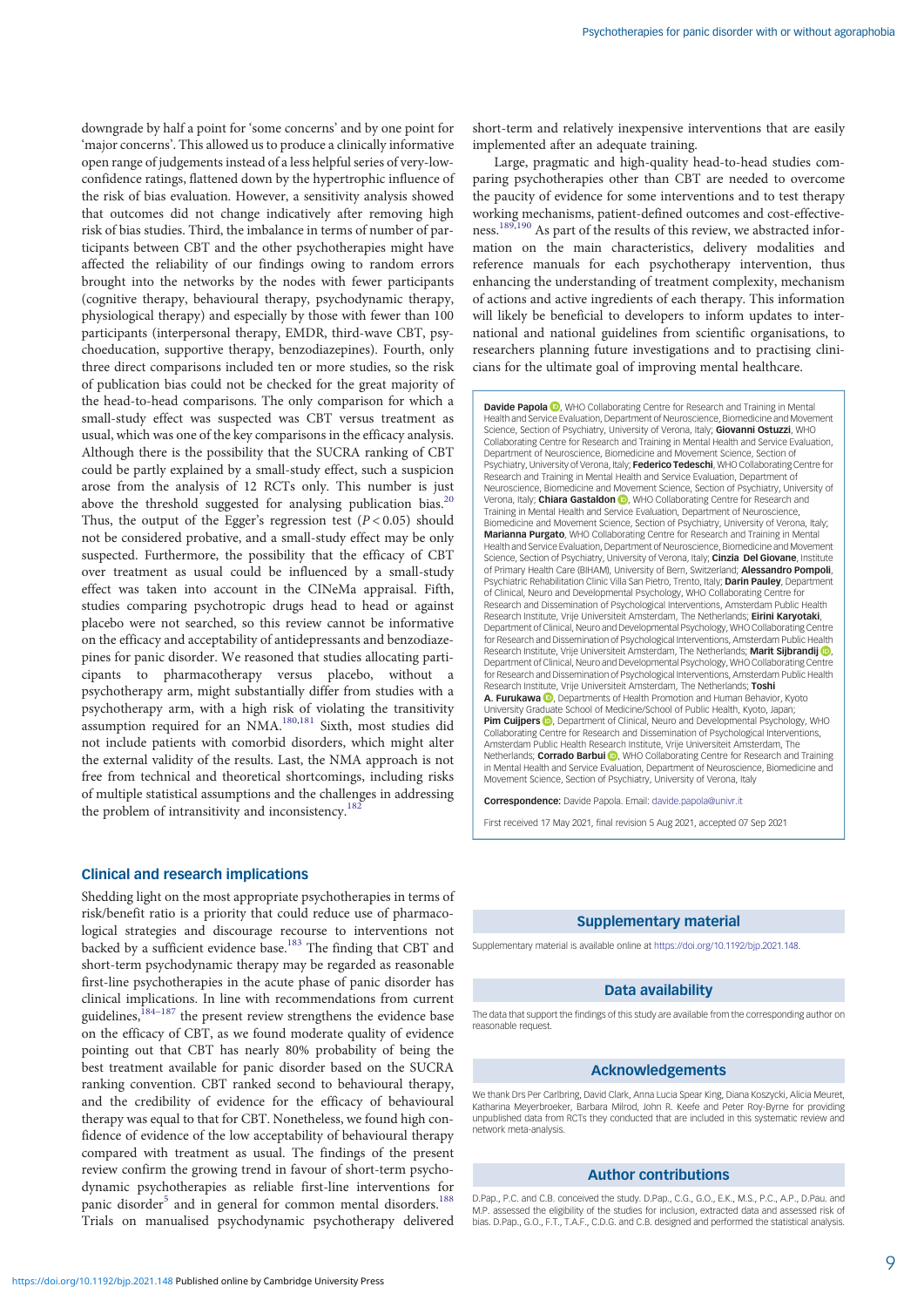<span id="page-9-0"></span>All authors contributed to the interpretation of the findings. D.Pap. drafted the manuscript, to which all authors contributed. All authors read and approved the final version of the manuscript.

# Funding

This research received no specific grant from any funding agency in the public, commercial or not-for-profit sectors.

### Declaration of interest

T.A.F. reports personal fees from Mitsubishi-Tanabe, MSD and Shionogi, and a grant from Mitsubishi-Tanabe, outside the submitted work. E.K. and P.C. are members of BJPsych editorial board and did not take part in the review or decision-making process of this paper.

#### References

- 1 Kessler RC, Chiu WT, Jin R, Ruscio AM, Shear K, Walters EE. The epidemiology of panic attacks, panic disorder, and agoraphobia in the national comorbidity survey replication. Arch Gen Psychiatry 2006; 6: 415-24.
- 2 King M, Nazareth I, Levy G, Walker C, Morris R, Weich S, et al. Prevalence of common mental disorders in general practice attendees across Europe. Br J Psychiatry 2008; 192: 362–7.
- 3 American Psychiatric Association. Diagnostic and Statistical Manual of Mental Disorders (5th edn) (DSM-5). American Psychiatric Association, 2013.
- 4 Cuijpers P, Cristea IA, Karyotaki E, Reijnders M, Huibers MJ. How effective are cognitive behavior therapies for major depression and anxiety disorders? A meta-analytic update of the evidence. World Psychiatry 2016; 15: 245–58.
- 5 Pompoli A, Furukawa TA, Imai H, Tajika A, Efthimiou O, Salanti G. Psychological therapies for panic disorder with or without agoraphobia in adults: a network meta-analysis. Cochrane Database Syst Rev 2016; 4: CD011004.
- 6 Hutton B, Salanti G, Caldwell DM, Chaimani A, Schmid CH, Cameron C, et al. The PRISMA extension statement for reporting of systematic reviews incorporating network meta-analyses of health care interventions: checklist and explanations. Ann Intern Med 2015; 162: 777–84.
- 7 Page MJ, McKenzie JE, Bossuyt PM, Boutron I, Hoffmann TC, Mulrow CD, et al. The PRISMA 2020 statement: an updated guideline for reporting systematic reviews. BMJ 2021; 372: n71.
- 8 Papola D, Ostuzzi G, Gastaldon C, Purgato M, Del Giovane C, Pompoli A, et al. Which psychotherapy is effective in panic disorder? And which delivery formats are supported by the evidence? Study protocol for two systematic reviews and network meta-analyses. BMJ Open 2020; 10(12): e038909.
- 9 Higgins JPT, Chandler J, Cumpston M, Li T, Page MJ, Welch VA (eds). Cochrane Handbook for Systematic Reviews of Interventions (2nd edn). John Wiley & Sons, 2019.
- 10 Sterne JAC, Savović J, Page MJ, Elbers RG, Blencowe NS, Boutron I, et al. RoB 2: a revised tool for assessing risk of bias in randomised trials. BMJ 2019; 366: l4898.
- 11 Papola D, Purgato M, Gastaldon C, Bovo C, van Ommeren M, Barbui C, et al. Psychological and social interventions for the prevention of mental disorders in people living in low- and middle-income countries affected by humanitarian crises. Cochrane Database Syst Rev 2020; 9: CD012417.
- 12 Purgato M, Gastaldon C, Papola D, van Ommeren M, Barbui C, Tol WA. Psychological therapies for the treatment of mental disorders in low- and middle-income countries affected by humanitarian crises. Cochrane Database Syst Rev 2018; 7: CD011849.
- 13 Nikolakopoulou A, Higgins JPT, Papakonstantinou T, Chaimani A, Del Giovane C, Egger M, et al. CINeMA: an approach for assessing confidence in the results of a network meta-analysis. PLoS Med 2020; 17(4): e100382.
- 14 Guyatt GH, Oxman AD, Vist GE, Kunz R, Falck-Ytter Y, Alonso-Coello P, et al. GRADE: an emerging consensus on rating quality of evidence and strength of recommendations. BMJ 2008; 336: 924–6.
- 15 Salanti G, Ades AE, Ioannidis JP. Graphical methods and numerical summaries for presenting results from multiple-treatment meta-analysis: an overview and tutorial. J Clin Epidemiol 2011; 64: 163–71.
- 16 Bucher HC, Guyatt GH, Griffith LE, Walter SD. The results of direct and indirect treatment comparisons in meta-analysis of randomized controlled trials. J Clin Epidemiol 1997; 50: 683–91.
- 17 Higgins JP, Jackson D, Barrett JK, Lu G, Ades AE, White IR. Consistency and inconsistency in network meta-analysis: concepts and models for multi-arm studies. Res Synth Methods 2012; 3: 98–110.
- 18 Chaimani A, Higgins JPT, Mavridis D, Spyridonos P, Salanti G. Graphical tools for network meta-analysis in STATA. PLoS One 2013; 8(10): e76654.
- 19 Palmer TM, Sterne JAC. Meta-Analysis in Stata: An Updated Collection From the Stata Journal (2nd edn). Stata Press, 2016.
- 20 Sterne JA, Sutton AJ, Ioannidis JP, Terrin N, Jones DR, Lau J, et al. Recommendations for examining and interpreting funnel plot asymmetry in meta-analyses of randomised controlled trials. BMJ 2011; 343: d4002.
- 21 Egger M, Davey Smith G, Schneider M, Minder C. Bias in meta-analysis detected by a simple, graphical test. BMJ 1997; 315: 629–34.
- 22 Chaimani A, Higgins JP, Mavridis D, Spyridonos P, Salanti G. Graphical tools for network meta-analysis in STATA. PLoS One 2013; 8(10): e76654.
- 23 Chaimani A, Salanti G. Visualizing assumptions and results in network metaanalysis: the network graphs package. Stata J 2015; 15: 905-50.
- 24 Addis ME, Hatgis C, Krasnow AD, Jacob K, Bourne L, Mansfield A. Effectiveness of cognitive–behavioral treatment for panic disorder versus treatment as usual in a managed care setting. J Consult Clin Psychol 2004; 72: 625-35
- 25 Al-Kubaisy T, Marks IM, Logsdail S, Marks MP, Lovell K, Sungur M, et al. Role of exposure homework in phobia reduction: a controlled study. Behav Ther 1992; 23: 599–621.
- 26 Allen AR, Newby JM, Mackenzie A, Smith J, Boulton M, Loughnan SA, et al. Internet cognitive-behavioural treatment for panic disorder: randomised controlled trial and evidence of effectiveness in primary care. BJPsych Open 2016; 2: 154–62.
- 27 Arch JJ, Eifert GH, Davies C, Plumb Vilardaga JC, Rose RD, Craske MG. Randomized clinical trial of cognitive behavioral therapy (CBT) versus acceptance and commitment therapy (ACT) for mixed anxiety disorders. J Consult Clin Psychol 2012; 80: 750–65.
- 28 Arntz A. Cognitive therapy versus interoceptive exposure as treatment of panic disorder without agoraphobia. Behav Res Ther 2002; 40: 325-41
- 29 Arntz A, van den Hout M. Psychological treatments of panic disorder without agoraphobia: cognitive therapy versus applied relaxation. Behav Res Ther 1996; 34: 113–21.
- 30 Ataoglu A, Ozkan M, Tutkun H, Maras A. Alprazolam and cognitive behavior therapy in treatment of panic disorder. Turk J Med Sci 2000; 30: 167–71.
- 31 Azhar MZ. Comparison of fluvoxamine alone, fluvoxamine and cognitive psychotherapy and psychotherapy alone in the treatment of panic disorder in Kelantan: implications for management by family doctors. Med J Malaysia 2000; 55: 402–8.
- 32 Bakker A, van Dyck R, Spinhoven P, van Balkom AJ. Paroxetine, clomipramine, and cognitive therapy in the treatment of panic disorder. J Clin Psychiatry 1999; 60: 831–8.
- 33 Barlow DH, Gorman JM, Shear MK, Woods SW. Cognitive-behavioral therapy, imipramine, or their combination for panic disorder: a randomized controlled trial. JAMA 2000; 283: 2529–36.
- 34 Barlow DH, Craske MG, Cerny JA, Klosko JS. Behavioral treatment of panic disorder. Behav Ther 1989; 20: 261–82.
- 35 Beck AT, Sokol L, Clark DA, Berchick R, Wright F. A crossover study of focused cognitive therapy for panic disorder. Am J Psychiatry 1992; 149: 778–83.
- 36 Beck JG, Stanley MA, Baldwin LE, Deagle EA 3rd, Averill PM. Comparison of cognitive therapy and relaxation training for panic disorder. J Consult Clin Psychol 1994; 62: 818–26.
- 37 Berger T, Urech A, Krieger T, Stolz T, Schulz A, Vincent A, et al. Effects of a transdiagnostic unguided Internet intervention ('velibra') for anxiety disorders in primary care: results of a randomized controlled trial. Psychol Med 2017; 47: 67–80.
- 38 Bergström J, Andersson G, Ljótsson B, Rück C, Andréewitch S, Karlsson A, et al. Internet-versus group-administered cognitive behaviour therapy for panic disorder in a psychiatric setting: a randomised trial. BMC Psychiatry 2010; 10: 54.
- 39 Beutel ME, Scheurich V, Knebel A, Michal M, Wiltink J, Graf-Morgenstern M, et al. Implementing panic-focused psychodynamic psychotherapy into clinical practice. Can J Psychiatry 2013; 58: 326–34.
- 40 Black DW, Wesner R, Bowers W, Gabel J. A comparison of fluvoxamine, cognitive therapy, and placebo in the treatment of panic disorder. Arch Gen Psychiatry 1993; 50: 44–50.
- 41 Bohni MK, Spindler H, Arendt M, Hougaard E, Rosenberg NK. A randomized study of massed three-week cognitive behavioural therapy schedule for panic disorder. Acta Psychiatr Scand 2009; 120: 187–95.
- 42 Botella C, García-Palacios A. The possibility of reducing therapist contact and total length of therapy in the treatment of panic disorder. Behav Cogn Psychother 1999; 27: 231–47.
- 43 Botella C, García-Palacios A, Villa H, Baños RM, Quero S, Alcañiz M, et al. Virtual reality exposure in the treatment of panic disorder and agoraphobia: a controlled study. Clin Psychol Psychother 2007; 14: 164–75.
- 44 Bouchard S, Gauthier J, Laberge B, French D, Pelletier MH, Godbout C. Exposure versus cognitive restructuring in the treatment of panic disorder with agoraphobia. Behav Res Ther 1996; 34: 213–24.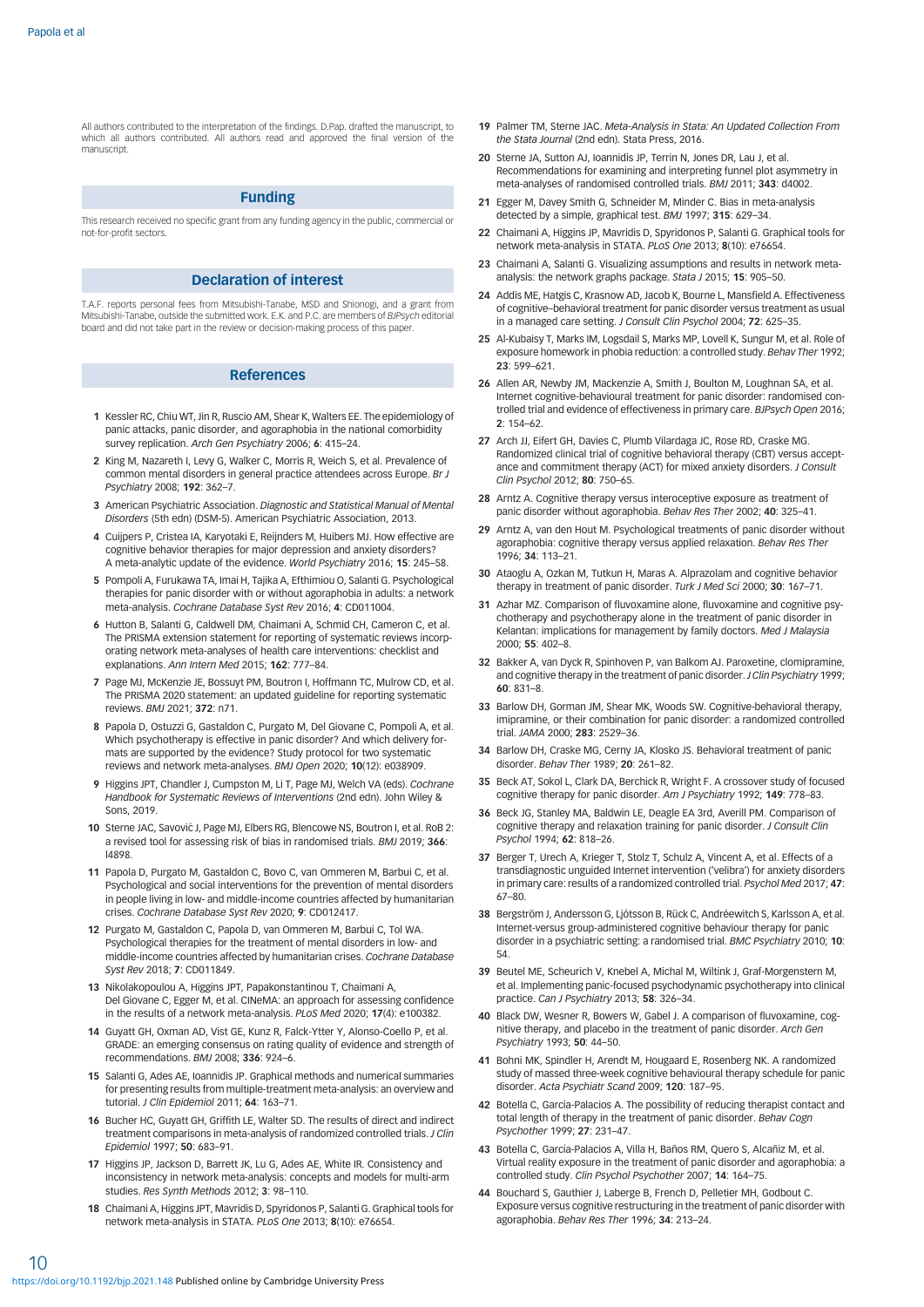- <span id="page-10-0"></span>45 Brown GK, Beck AT, Newman CF, Beck JS, Tran GQ. A comparison of focused and standard cognitive therapy for panic disorder. J Anxiety Disord 1997; 11: 329-45.
- 46 Burke M, Drummond LM, Johnston DW. Treatment choice for agoraphobic women: exposure or cognitive-behaviour therapy? Br J Clin Psychol 1997; 36: 409–20.
- 47 Carlbring P, Bohman S, Brunt S, Buhrman M, Westling BE, Ekselius L, et al. Remote treatment of panic disorder: a randomized trial of internet-based cognitive behavior therapy supplemented with telephone calls. Am J Psychiatry 2006; 163: 2119–25.
- 48 Carlbring P, Ekselius L, Andersson G. Treatment of panic disorder via the Internet: a randomized trial of CBT vs. applied relaxation. J Behav Ther Exp Psychiatry 2003; 34: 129–40.
- 49 Carlbring P, Nilsson-Ihrfelt E, Waara J, Kollenstam C, Buhrman M, Kaldo V, et al. Treatment of panic disorder: live therapy vs. self-help via the Internet. Behav Res Ther 2005; 43: 1321–33.
- 50 Carlbring P, Westling BE, Ljungstrand P, Ekselius L, Andersson G. Treatment of panic disorder via the Internet: a randomized trial of a self-help program. Behav Ther 2001; 32: 751–64.
- 51 Carter MM, Sbrocco T, Gore KL, Marin NW, Lewis EL. Cognitive-behavioral group therapy versus a wait-list control in the treatment of African American women with panic disorder. Cognit Ther Res 2003; 27: 505–18.
- 52 Choi YH, Vincelli F, Riva G, Wiederhold BK, Lee JH, Park KH. Effects of group experiential cognitive therapy for the treatment of panic disorder with agoraphobia. Cyberpsychol Behav 2005; 8: 387–93.
- 53 Christoforou M, Fonseca JAS, Tsakanikos E. Two novel cognitive behavioral therapy–based mobile apps for agoraphobia: randomized controlled trial. J Med Internet Res 2017; 19(11): e398.
- 54 Ciuca AM, Berger T, Crisan LG, Miclea M, Internet-based treatment for panic disorder: a three-arm randomized controlled trial comparing guided (via realtime video sessions) with unguided self-help treatment and a waitlist control. PAXPD study results. J Anxiety Disord 2018; 56: 43-55.
- 55 Clark DM, Salkovskis PM, Hackmann A, Middleton H, Anastasiades P, Gelder M. A comparison of cognitive therapy, applied relaxation and imipramine in the treatment of panic disorder. Br J Psychiatry 1994; 164: 759–69.
- 56 Clark DM, Salkovskis PM, Hackmann A, Wells A, Ludgate J, Gelder M. Brief cognitive therapy for panic disorder: a randomized controlled trial. J Consult Clin Psychol 1999; 67: 583–9.
- 57 Cottraux J, Note ID, Cungi C, Légeron P, Heim F, Chneiweiss L, et al. A controlled study of cognitive behaviour therapy with buspirone or placebo in panic disorder with agoraphobia. Br J Psychiatry 1995; 167: 635–41.
- 58 Craske MG, DeCola JP, Sachs AD, Pontillo DC. Panic control treatment for agoraphobia. J Anxiety Disord 2003; 17: 321–33.
- 59 Craske MG, Farchione TJ, Allen LB, Barrios V, Stoyanova M, Rose R, Cognitive behavioral therapy for panic disorder and comorbidity: more of the same or less of more? Behav Res Ther 2007; 45: 1095–109.
- 60 Craske MG, Lang AJ, Aikins D, Mystkowski JL. Cognitive behavioral therapy for nocturnal panic. Behav Ther 2005; 36: 43–54.
- 61 Craske MG, Maidenberg E, Bystritsky A. Brief cognitive-behavioral versus nondirective therapy for panic disorder. J Behav Ther Exp Psychiatry 1995; 26: 113–20.
- 62 Craske MG, Rowe M, Lewin M, Noriega-Dimitri R. Interoceptive exposure versus breathing retraining within cognitive-behavioural therapy for panic disorder with agoraphobia. Br J Clin Psychol 1997; 36: 85–99.
- 63 Craske MG, Stein MB, Sullivan G, Sherbourne C, Bystritsky A, Rose RD, et al. Disorder-specific impact of coordinated anxiety learning and management treatment for anxiety disorders in primary care. Arch Gen Psychiatry 2011; 68: 378–88.
- 64 Creager Berger B. The treatment of panic disorder: a comparative study between breathing retraining and cognitive behavioral therapy. Diss Abs Int (B) 2001; 61(8).
- 65 Dannon PN, Gon-Usishkin M, Gelbert A, Lowengrub K, Grunhaus L. Cognitive behavioral group therapy in panic disorder patients: the efficacy of CBGT versus drug treatment. Ann Clin Psychiatry 2004; 16: 41–6.
- 66 de Beurs E, van Balkom AJ, Lange A, Koele P, van Dyck R. Treatment of panic disorder with agoraphobia: comparison of fluvoxamine, placebo, and psychological panic management combined with exposure and of exposure in vivo alone. Am J Psychiatry 1995; 152: 683–91.
- 67 de Ruiter C, Ryken H, Garssen B, Kraaimaat F. Breathing retraining, exposure and a combination of both, in the treatment of panic disorder with agoraphobia. Behav Res Ther 1989; 27: 647–55.
- 68 Emmelkamp PM, Brilman E, Kuiper H, Mersch PP. The treatment of agoraphobia: a comparison of self-instructional training, rational emotive therapy, and exposure in vivo. Behav Modif 1986; 10: 37–53.
- 69 Emmelkamp PM, Mersch PP. Cognition and exposure in vivo in the treatment of agoraphobia: short-term and delayed effects. Cognit Ther Res 1982; 6: 77–90.
- 70 Erickson DH, Janeck AS, Tallman K. A cognitive-behavioral group for patients with various anxiety disorders. Psychiatr Serv 2007; 58: 1205-11.
- 71 Feldman JM, Matte L, Interian A, Lehrer PM, Lu SE, Scheckner B, et al. Psychological treatment of comorbid asthma and panic disorder in Latino adults: results from a randomized controlled trial. Behav Res Ther 2016; 87: 142–54.
- 72 Feske U, Goldstein AJ. Eye movement desensitization and reprocessing treatment for panic disorder: a controlled outcome and partial dismantling study. J Consult Clin Psychol 1997; 65: 1026–35.
- 73 Fogliati VJ, Dear BF, Staples LG, Terides MD, Sheehan J, Johnston L, et al. Disorder-specific versus transdiagnostic and clinician-guided versus selfguided internet-delivered treatment for panic disorder and comorbid disorders: a randomized controlled trial. J Anxiety Disord 2016; 39: 88–102.
- 74 Gensichen J, Hiller TS, Breitbart J, Brettschneider C, Teismann T, Schumacher U, et al. Panic disorder in primary care. Deutsches Arzteblatt Int 2019; 116: 159–66.
- 75 Ghosh A, Marks IM. Self-treatment of agoraphobia by exposure. Behav Ther 1987; 18: 3–16.
- 76 Gloster AT, Sonntag R, Hoyer J, Meyer AH, Heinze S, Ströhle A, et al. Treating treatment-resistant patients with panic disorder and agoraphobia using psychotherapy: a randomized controlled switching trial. Psychother Psychosom 2015; 84(2): 100–9.
- 77 Gloster AT, Wittchen HU, Einsle F, Lang T, Helbig-Lang S, Fydrich T, et al. Psychological treatment for panic disorder with agoraphobia: a randomized controlled trial to examine the role of therapist-guided exposure in situ in CBT. J Consult Clin Psychol 2011; 79: 406–20.
- 78 Goldstein AJ, de Beurs E, Chambless DL, Wilson KA. EMDR for panic disorder with agoraphobia: comparison with waiting list and credible attention-placebo control conditions. J Consult Clin Psychol 2000; 68: 947–56.
- 79 Gould RA, Clum GA, Shapiro D. The use of bibliotherapy in the treatment of panic: a preliminary investigation. Behav Ther 1993; 24: 241–52.
- 80 Hazen AL, Walker JR, Eldridge GD. Anxiety sensitivity and treatment outcome in panic disorder. Anxiety 1996; 2: 34–9.
- 81 Hecker JE, Losee MC, Fritzler BK, Fink CM. Self-directed versus therapistdirected cognitive behavioral treatment for panic disorder. J Anxiety Disord 1996; 10: 253–65.
- 82 Hendriks GJ, Keijsers GP, Kampman M, Oude Voshaar RC, Verbraak MJ, et al. A randomized controlled study of paroxetine and cognitive-behavioural therapy for late-life panic disorder. Acta Psychiatr Scand 2010; 122: 11-9.
- 83 Hoffart A. A comparison of cognitive and guided mastery therapy of agoraphobia. Behav Res Ther 1995; 33: 423–34.
- 84 Horst F, Den Oudsten B, Zijlstra W, de Jongh A, Lobbestael J, De Vries J. Cognitive behavioral therapy vs eye movement desensitization and reprocessing for treating panic disorder: a randomized controlled trial. Front Psychol 2017; 8: 1409.
- 85 Hovland A, Nordhus IH, Sjøbø T, Gjestad BA, Birknes B, Martinsen EW, et al. Comparing physical exercise in groups to group cognitive behaviour therapy for the treatment of panic disorder in a randomized controlled trial. Behav Cogn Psychother 2013; 41: 408–32.
- 86 Ito LM, de Araujo LA, Tess VL, de Barros-Neto TP, Asbahr FR, Marks L. Selfexposure therapy for panic disorder with agoraphobia: randomised controlled study of external v. interoceptive self-exposure. Br J Psychiatry 2001; 178: 331-6.
- 87 Ito LM, Noshirvani H, Basoglu M, Marks IM. Does exposure to internal cues enhance exposure to external cues in agoraphobia with panic? A pilot controlled study of self-exposure. Psychother Psychosom 1996; 65: 24-8
- 88 Kenardy JA, Dow MG, Johnston DW, Newman MG, Thomson A, Taylor CB. A comparison of delivery methods of cognitive-behavioral therapy for panic disorder: an international multicenter trial. J Consult Clin Psychol 2003; 71: 1068–75.
- 89 King AL, Valença AM, de Melo-Neto VL, Freire RC, Mezzasalma MA, Silva AC, et al. Efficacy of a specific model for cognitive-behavioral therapy among panic disorder patients with agoraphobia: a randomized clinical trial. Sao Paulo Med J 2011; 129: 325–34.
- 90 Kiropoulos LA, Klein B, Austin DW, Gilson K, Pier C, Mitchell J, et al. Is internetbased CBT for panic disorder and agoraphobia as effective as face-to-face CBT? J Anxiety Disord 2008; 22: 1273–84.
- 91 Klein B, Austin D, Pier C, Kiropoulos L, Shandley K, Mitchell J, et al. Internetbased treatment for panic disorder: does frequency of therapist contact make a difference? Cogn Behav Ther 2009; 38: 100–13.
- 92 Klein B, Richards JC. A brief internet-based treatment for panic disorder. Behav Cogn Psychother 2001; 29: 113–7.
- 93 Klein B, Richards JC, Austin DW. Efficacy of internet therapy for panic disorder. J Behav Ther Exp Psychiatry 2006; 37: 213–38.
- 94 Klosko JS, Barlow DH, Tassinari R, Cerny JA. A comparison of alprazolam and behavior therapy in treatment of panic disorder. J Consult Clin Psychol 1990; 58: 77–84.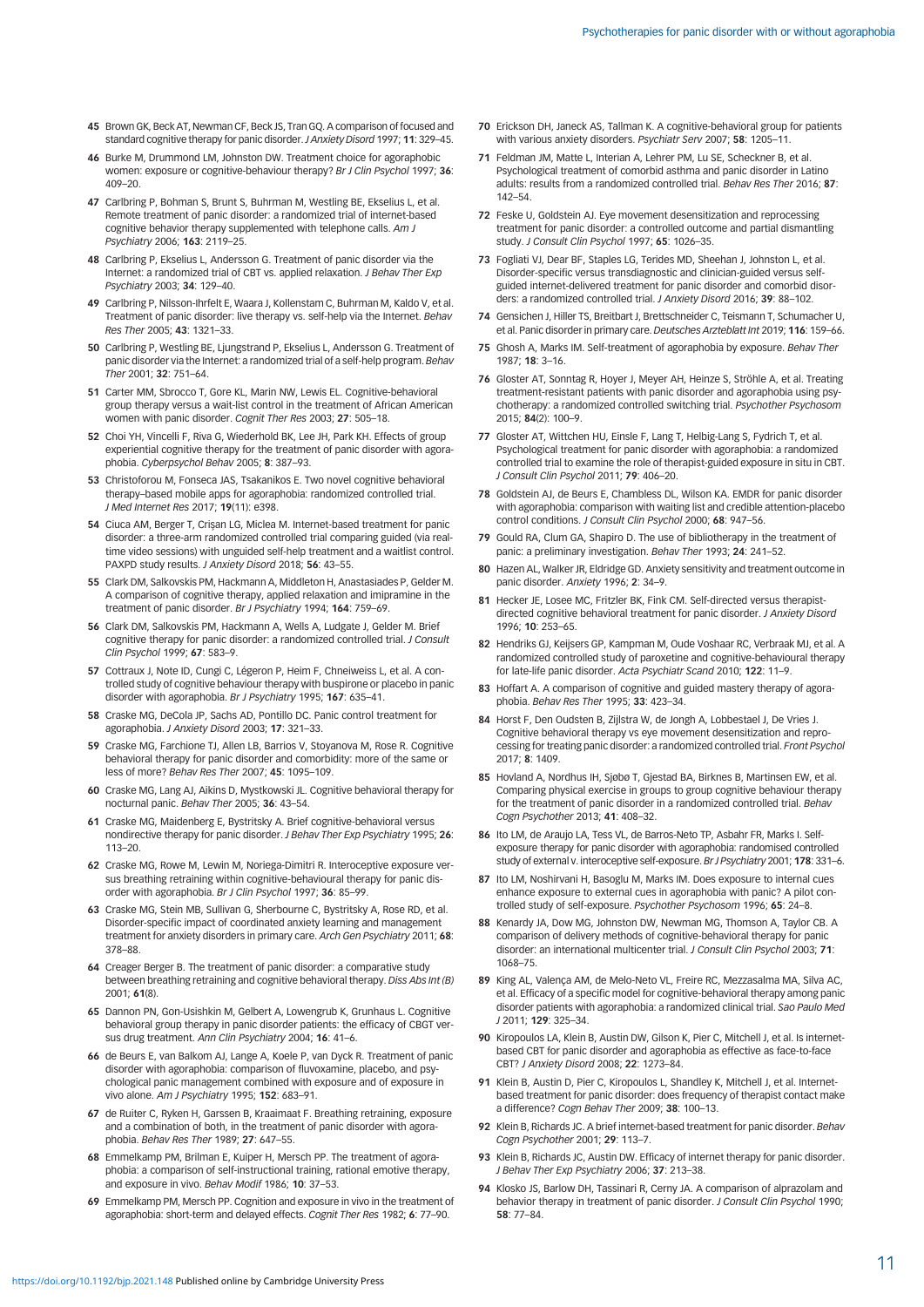- <span id="page-11-0"></span>95 Korrelboom K, Peeters S, Blom S, Huijbrechts I. Competitive memory training (COMET) for panic and applied relaxation (AR) are equally effective in the treatment of panic in panic-disordered patients. J Contemp Psychother 2014; 44: 183–90.
- 96 Koszycki D, Taljaard M, Segal Z, Bradwejn J. A randomized trial of sertraline, self-administered cognitive behavior therapy, and their combination for panic disorder. Psychol Med 2011; 41: 373–83.
- 97 Griegel LE. Breathing retraining in panic disorder: physiological mechanisms or perceived controllability. Diss Abs Int (B) 1995; 55(9): 4120.
- 98 Lidren DM, Watkins PL, Gould RA, Clum GA, Asterino M, Tulloch HL. A comparison of bibliotherapy and group therapy in the treatment of panic disorder. J Consult Clin Psychol 1994; 62: 865–9.
- 99 Loerch B, Graf-Morgenstern M, Hautzinger M, Schlegel S, Hain C, Sandmann J, et al. Randomised placebo-controlled trial of moclobemide, cognitive-behavioural therapy and their combination in panic disorder with agoraphobia. Br J Psychiatry 1999; 174: 205–12.
- 100 Malbos E, Rapee RM, Kavakli M. Isolating the effect of virtual reality based exposure therapy for agoraphobia: a comparative trial. Stud Health Technol Inform 2011; 167: 45–50.
- 101 Marchand A, Coutu MF, Dupuis G, Fleet R, Borgeat F, Todorov C, et al. Treatment of panic disorder with agoraphobia: randomized placebo-controlled trial of four psychosocial treatments combined with imipramine or placebo. Cogn Behav Ther 2008; 37: 146–59.
- 102 Marchand A, Todorov C, Borgeat F, Pelland M-È. Effectiveness of a brief cognitive behavioural therapy for panic disorder with agoraphobia and the impact of partner involvement. Behav Cogn Psychother 2007; 35: 613–29.
- 103 Marchione KE, Michelson L, Greenwald M, Dancu C. Cognitive behavioral treatment of agoraphobia. Behav Res Ther 1987; 25: 319–28.
- 104 Marks IM, Swinson RP, Başoğlu M, Kuch K, Noshirvani H, O'Sullivan G, et al. Alprazolam and exposure alone and combined in panic disorder with agoraphobia. A controlled study in London and Toronto. Br J Psychiatry 1993; 162: 776–87.
- 105 Martini B, Rosso G, Chiodelli DF, de Cori D, Maina G. Brief dynamic therapy combined with pharmacotherapy in the treatment of panic disorder with concurrent depressive symptoms. Clin Neuropsychiatry 2011; 8: 204–11.
- 106 McNamee G, O'Sullivan G, Lelliott P, Marks I. Telephone-guided treatment for housebound agoraphobics with panic disorder: exposure vs. relaxation. Behav Ther 1989; 20: 491–7.
- 107 Meulenbeek P, Willemse G, Smit F, van Balkom A, Spinhoven P, Cuijpers P. Early intervention in panic: pragmatic randomised controlled trial. Br J Psychiatry 2010; 196: 326–31.
- 108 Meuret AE, Rosenfield D, Seidel A, Bhaskara L, Hofmann SG. Respiratory and cognitive mediators of treatment change in panic disorder: evidence for intervention specificity. J Consult Clin Psychol 2010; 78: 691–704.
- 109 Meuret AE, Wilhelm FH, Ritz T, Roth WT. Feedback of end-tidal pCO2 as a therapeutic approach for panic disorder. J Psychiatr Res 2008; 42: 560–8.
- 110 Meyerbroeker K, Morina N, Kerkhof GA, Emmelkamp PM. Virtual reality exposure therapy does not provide any additional value in agoraphobic patients: a randomized controlled trial. Psychother Psychosom 2013; 82: 170–6.
- 111 Michelson L, Mavissakalian M, Marchione K. Cognitive and behavioral treatments of agoraphobia: clinical, behavioral, and psychophysiological outcomes. J Consult Clin Psychol 1985; 53: 913–25.
- 112 Michelson LK, Marchione KE, Greenwald MT, Testa S, Marchione NJ. A comparative outcome and follow-up investigation of panic disorder with agoraphobia: the relative and combined efficacy of cognitive therapy relaxation training, and therapist-assisted exposure. J Anxiety Disord 1996; 10: 297–330.
- 113 Milrod B, Chambless DL, Gallop R, Busch FN, Schwalberg M, McCarthy KS, et al. Psychotherapies for panic disorder: a tale of two sites. J Clin Psychiatry 2016; 77: 927–35.
- 114 Milrod B, Leon AC, Busch F, Rudden M, Schwalberg M, Clarkin J, et al. A randomized controlled clinical trial of psychoanalytic psychotherapy for panic disorder. Am J Psychiatry 2007; 164: 265–72.
- 115 Newman MG, Kenardy J, Herman S, Taylor CB. Comparison of palmtop-computer-assisted brief cognitive-behavioral treatment to cognitive-behavioral treatment for panic disorder. J Consult Clin Psychol 1997; 65: 178–83.
- 116 Ninomiya A, Sado M, Park S, et al. Effectiveness of mindfulness-based cognitive therapy in patients with anxiety disorders in secondary-care settings: a randomized controlled trial. Psychiatry Clin Neurosci 2020; 74: 132–9.
- 117 Nordin S, Carlbring P, Cuijpers P, Andersson G. Expanding the limits of bibliotherapy for panic disorder: randomized trial of self-help without support but with a clear deadline. Behav Ther 2010; 41: 267–76.
- 118 Oh J, Jang S, Kim H, Kim JJ. Efficacy of mobile app-based interactive cognitive behavioral therapy using a chatbot for panic disorder. Int J Med Inform 2020; 140: 104171.
- 119 Oromendia P, Orrego J, Bonillo A, Molinuevo B. Internet-based self-help treatment for panic disorder: a randomized controlled trial comparing mandatory versus optional complementary psychological support. Cogn Behav Ther 2016; 45: 270–86.
- 120 Ost LG. Applied relaxation vs progressive relaxation in the treatment of panic disorder. Behav Res Ther 1988; 26: 13–22.
- 121 Ost LG, Thulin U, Ramnero J. Cognitive behavior therapy vs exposure in vivo in the treatment of panic disorder with agoraphobia (corrected from agrophobia). Behav Res Ther 2004; 42: 1105–27.
- 122 Ost LG, Westling BE. Applied relaxation vs cognitive behavior therapy in the treatment of panic disorder. Behav Res Ther 1995; 33: 145–58.
- 123 Ost LG, Westling BE, Hellstrom K. Applied relaxation, exposure in vivo and cognitive methods in the treatment of panic disorder with agoraphobia. Behav Res Ther 1993; 31: 383–94.
- 124 Payne LA, White KS, Gallagher MW, et al.. second-stage treatments for relative nonresponders to cognitive behavioral therapy (CBT) for panic disorder with or without agoraphobia-continued CBT versus SSRI: a randomized controlled trial. Depress Anxiety 2016; 33: 392-9.
- 125 Pelissolo A, Zaoui M, Aguayo G, Yao SN, Roche S, Ecochard R, et al. Virtual reality exposure therapy versus cognitive behavior therapy for panic disorder with agoraphobia: a randomized comparison study. J Cyber Ther Rehabil 2012; 5: 35–43.
- 126 Petterson K, Cesare S. Panic disorder: a cognitive-behavioural approach to treatment. Couns Psychol Q 1996; 9: 191–201.
- 127 Pitti CT, Peñate W, de la Fuente J, Bethencourt JM, Roca-Sánchez MJ, Acosta L, et al. The combined use of virtual reality exposure in the treatment of agoraphobia. Actas Esp Psiquiatr 2015; 43: 133–41.
- 128 Rees CS, Richards JC, Smith LM. The efficacy of information-giving in cognitivebehavioural treatment for panic disorder. Behav Change 2012; 16: 175–81.
- 129 Reilly KP, Gill MJ, Dattilio FM, McCormick A. Panic and agoraphobia: do treatments targeted for one problem also improve the other? A pilot study. Arch Psychiatry Psychother 2005; 7: 11–28.
- 130 Reinecke A, Waldenmaier L, Cooper MJ, Harmer CJ. Changes in automatic threat processing precede and predict clinical changes with exposure-based cognitivebehavior therapy for panic disorder. Biol Psychiatry 2013; 73: 1064-70.
- 131 Richards JC, Klein B, Austin DW. Internet cognitive behavioural therapy for panic disorder: does the inclusion of stress management information improve end-state functioning? Clin Psychol 2006; 10: 2–15.
- 132 Roberge P, Marchand A, Reinharz D, Savard P. Cognitive-behavioral treatment for panic disorder with agoraphobia: a randomized, controlled trial and costeffectiveness analysis. Behav Modif 2008; 32: 333–51.
- 133 Roy-Byrne P, Craske MG, Sullivan G, Rose RD, Edlund MJ, Lang AJ, et al. Delivery of evidence-based treatment for multiple anxiety disorders in primary care: a randomized controlled trial. JAMA 2010; 303: 1921–8.
- 134 Roy-Byrne PP, Craske MG, Stein MB, Sullivan G, Bystritsky A, Katon W, et al. A randomized effectiveness trial of cognitive-behavioral therapy and medication for primary care panic disorder. Arch Gen Psychiatry 2005; 62: 290–8.
- 135 Ruwaard J, Broeksteeg J, Schrieken B, Emmelkamp P, Lange A. Web-based therapist-assisted cognitive behavioral treatment of panic symptoms: a randomized controlled trial with a three-year follow-up. J Anxiety Disord 2010; 24: 387–96.
- 136 Salkovskis PM, Clark DM, Hackmann A, Wells A, Gelder MG. An experimental investigation of the role of safety-seeking behaviours in the maintenance of panic disorder with agoraphobia. Behav Res Ther 1999; 37: 559-74.
- 137 Salkovskis PM, Hackmann A, Wells A, Gelder MG, Clark DM. Belief disconfirmation versus habituation approaches to situational exposure in panic disorder with agoraphobia: a pilot study. Behav Res Ther 2007; 45: 877-85.
- 138 Schmidt NB, Staab JP, Trakowski JH Jr, Sammons M. Efficacy of a brief psychosocial treatment for panic disorder in an active duty sample: implications for military readiness. Mil Med 1997; 162: 123-9.
- 139 Schmidt NB, Trakowski JH, Staab JP. Extinction of panicogenic effects of a 35% CO2 challenge in patients with panic disorder. J Abnorm Psychol 1997; 106: 630–8.
- 140 Sharp DM, Power KG, Simpson RJ, Swanson V, Anstee JA, Global measures of outcome in a controlled comparison of pharmacological and psychological treatment of panic disorder and agoraphobia in primary care. Br J Gen Pract 1997; 47: 150–5.
- 141 Sharp DM, Power KG, Swanson V. Reducing therapist contact in cognitive behaviour therapy for panic disorder and agoraphobia in primary care: global measures of outcome in a randomised controlled trial. Br J Gen Pract 2000; 50: 963–8.
- 142 Sharp DM, Power KG, Swanson V. A comparison of the efficacy and acceptability of group versus individual cognitive behaviour therapy in the treatment of panic disorder and agoraphobia in primary care. Clinical Psychol Psychother 2004; 11: 73–82.